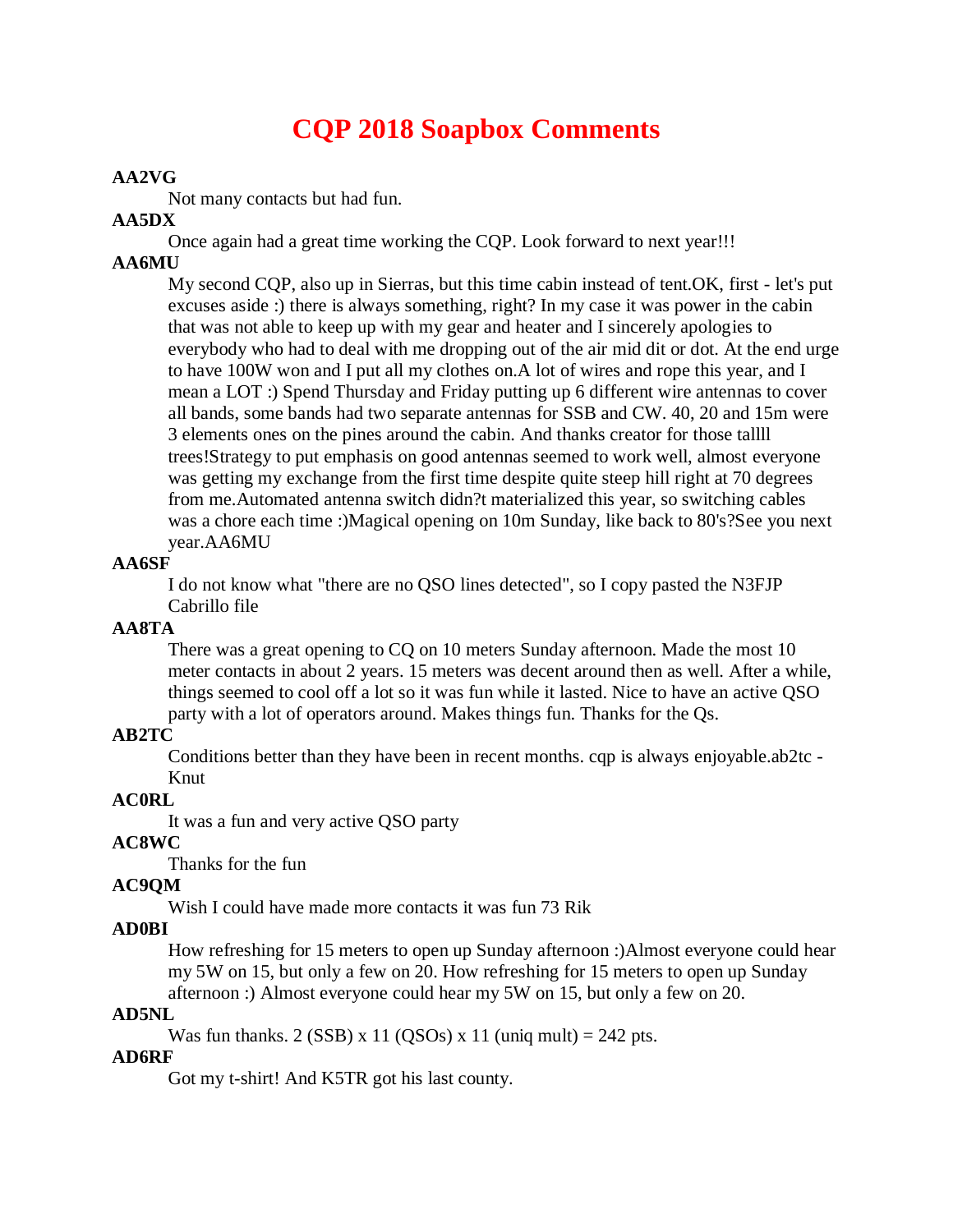#### **AD8B**

Sure was good to hear 15 meters come alive for CQP this time.

### **AE6XC**

started out slow on sat. sunday was much better

### **AE6Y**

I found it difficult going in LP. How does JTI do it QRP? I found this hard going in LP. How does JTI do it QRP??

## **AF6ND**

instead of PDT or visa versa. I stopped when my UTC time app indicated 2200 UTC. Subtracted 1 hour from each time stamp to correct the times. This my personal best (unassisted) and it is still under 100 QSOs so I think I qualify for this category.

## **AF8A**

Great fun...it was good to see decent activity on 15 meters.

## **AI4DB**

Had a good time as usual. I sure was happy to see 15 open up on Sunday.

## **AI6IN**

Didn't hear much on 15 Saturday, but opened up Sunday. Always worth a try to see what's on; you might be surprised. Had a lot of fun, and looking forward to next year! Thanks!

## **AI6V**

Operators: AI6V, KF6UQW, KM6VTU

## **AI9K**

wow...10M???...then it rolled up like a scroll...

## **AK7G/6**

Fun contest. Thank you!

## **DL4JLM**

No good conditions. Looking for sun activity in the next years.

## **EI5DI**

SD WinKey K3

### **I4VEQ**

Poor conditions to Europe this year. Few signals and very difficult to work. So no cq but only S&P. 73 de Claudio I4VEQ

## **K0AD**

With dreary WX outside, I ended up putting in more hours that I thought (about 8). One goal was to work a CA county sweep which I have never done before. Completed the sweep when I finally worked GLEN about 5 minutes before kickoff of the Vikings football game on Sunday, Nice to see 15 M open on Sunday.

## **K0EA**

nice contest,had fun,but wish we had btr band condxno sig hr 15 or 10 mtrs

## **K0EJ**

Some dear friends from back in my submariner days recently moved from the hustle/bustle of Livermore to Groveland and invited my wife and I to visit their new digs. I asked if I could bring along a few items to play in the CQP and they said "well, sure!!". I figured I would celebrate 50 years as a ham and the TCG 25th anniversary and embrace the TCG Prime Directive and activate TUOL. Setup was simple using an 80M OCF inverted vee about 30' up and a Yaesu FT897D/LDG tuner. I also recently purchased a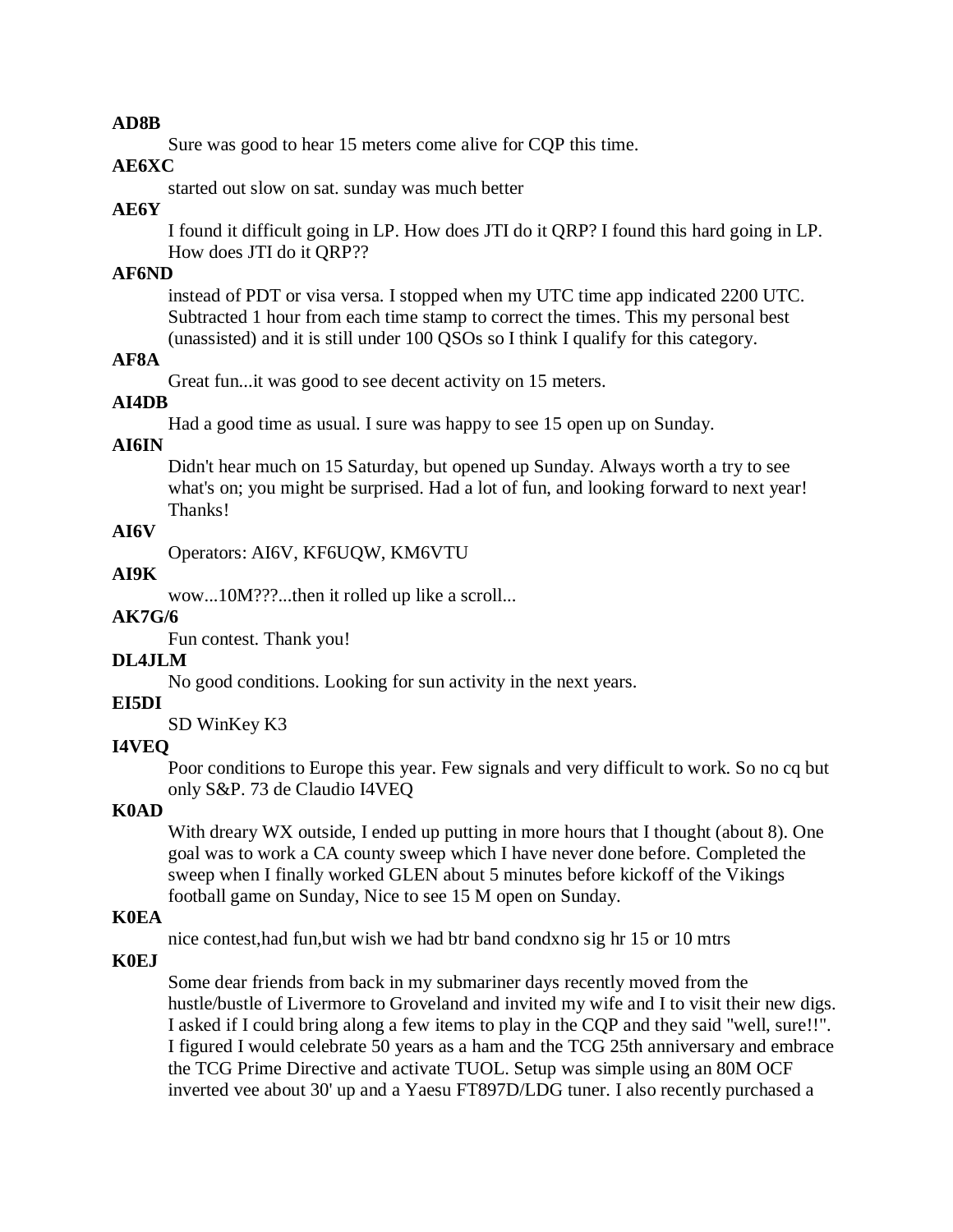30' SOTAPole and fashioned a 40M GP. Didn't seem to make a difference on 40M but helped on 10/15M. QTH was in a bit of a ravine and antenna ended up oriented E/W so I know I wasn't very loud. Never could get anything going on SSB but keep the BIC and CW usually gets through!! Post-contest RBN didn't show many spots so thanks to all who found me!!20M was a slow steady slog on Saturday but 80/40 played OK. LDG tuner even got the OCF to work on 160 - mostly locals but the super ears of NO3M found me as well! A few sigs on 15M but nothing on 10M. Sunday was different with some good signals on 15 and a smattering on 10M. Played Saturday straight til 11PM minus some time off for meals. Got up around 5AM for 3 hours then joined the family for church and brunch. Finished up the last few hours - happy to hear the 15M signals.During the days prior, we did go to Murphys,CA and checked out the Twisted Oak tasting room...bought a few bottles in case I didn't earn a bottle on my own (based on scores, probably a wise decision!).Had a great time - plenty of TCG in the log along with plenty of CCO vying for the club trophies. Missed ND, SC, MS, MAR, and BC - Thanks to NCCC for sponsoring the event. Though we lived in Monterey back in 84-86, never played the CQP from in-state before -but got an invite to return to TUOL next year.73, Mark K0EJ

#### **K0EU**

Was hoping to get Madera county, but never heard N6TCE. Maybe there were other stations on from that county but never heard any. Only a few stations could hear my 100 watts on 15 meter backscatter. N6O (N6RO) was the only station worked on top band. Spent maybe 5 hours total and had a lot of fun. Many good ops and high activity. 73 Randy K0EU.

#### **K0HC**

 $(93*3 + 431*2) = 1141 * 58 = 66,178$  in 13:34Sweep DELN W7YAQ at 0258ZStudent ops: Payne, Gavin, Jessica, Ellie, Grace, Tom, Justus, Wyatt.

## **K0JV**

Didn't spend as much time as I would have liked but made a few happy with SD :-) Fund contest. CU next year

#### **K0OO**

LOTS OF FUN.GREAT 10 AND 15 METER OPENING.LOOK FORWARD TO THE NEXT ONE.THANKS 73PAT K0OO

## **K0TC**

Enjoyed the contest. Nice to see 15M and 10M open up for a bit.

#### **K0WRY**

Tnx for sponsoring contest. Great fun !73K0wry

#### **K1AUS**

Thanks for the contest.

#### **K1DJ**

Had only a few hours due to other obligations, but enjoyed working familiar places in my native state!

#### **K1JB**

Always a great contest! Thanks to all the CA stations -- competitors and casual operators alike -- that make it fun to operate. One of these days I'm going to get a clean sweep. Maybe when we get some sunspots!Joe, K1JB (Maine)

#### **K1SO**

Did not have much time, but enjoyed playing in the Contest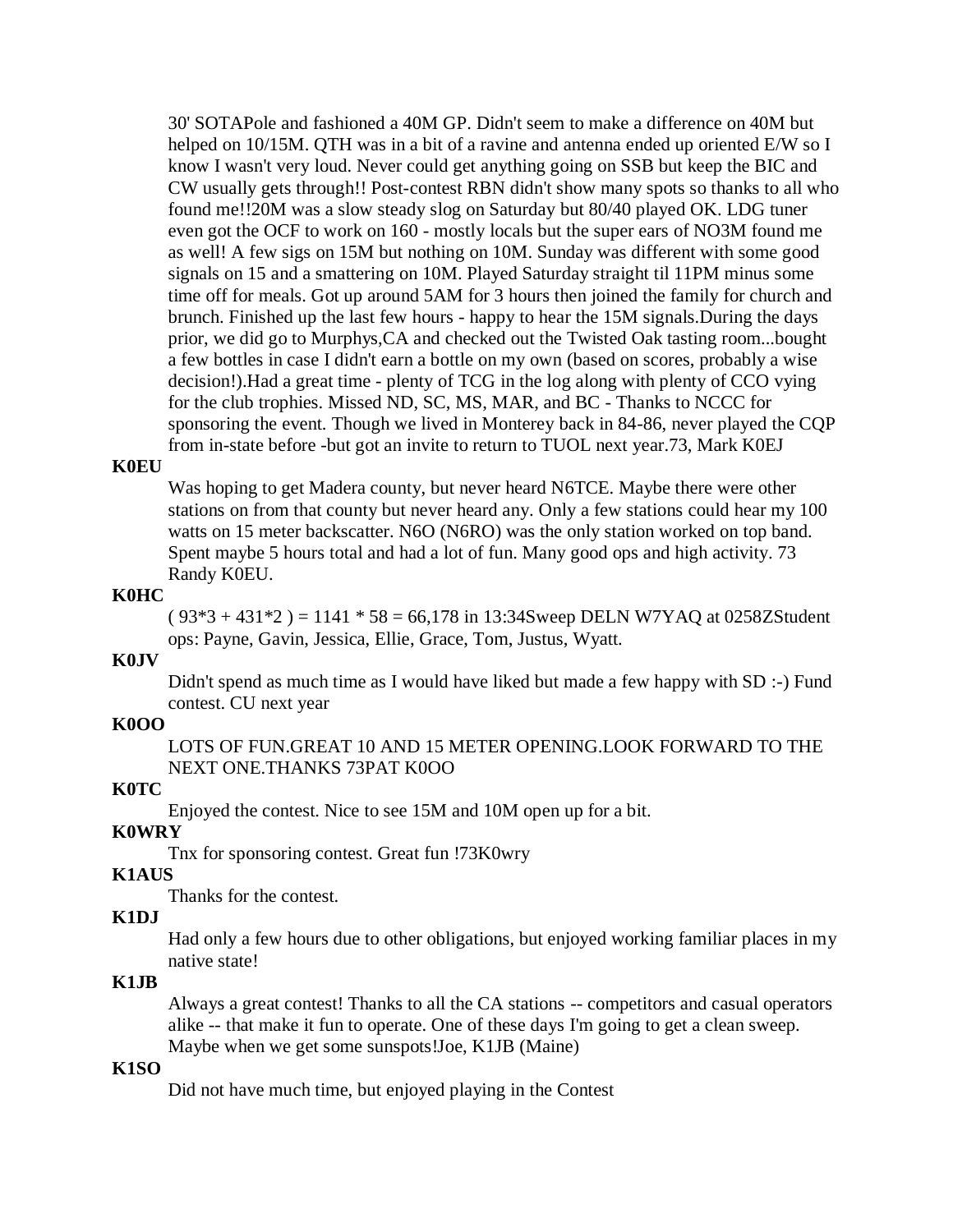#### **K2KR**

Nice contest, a little rough conditions on 40 and 80.

#### **K3TN**

Wasn't home until late Saturday night, just a few times S&Ping to give the CA QSOs the rare MD mult.

## **K3TW**

"It's always nice to hear so many strong California stations on the air." "It's always nice to hear so many strong California stations on the air."

## **K4RO**

Best QSO was W3FF bicycle mobile with a great signal.

#### **K4VBM**

Sunday the bands opened up.Learning CW sure helps your score.This was my best score ever!Thanks for the great fun!

## **K4WI**

not much time for this one but fun otherwise! nothing heard on 10! 73's Cort

## **K5CKS**

58 more that I could not get into a Cabrillo format.

## **K5KJ**

Good contest. It was slow at times, but fast at other times. Glad to see 15m open Sunday afternoon. Missed only two counties, neither of which did I ever hear.Decided to change to assisted after a very, very slow Sunday morning.73,Sam - K5KJ

#### **K5LGX**

Good event with high participation.

## **K5TR**

Another fine CQP. I was trying to get a multiop together for thisone but ended up single op. This is a great contest to get inpractice for the fall contests and is also really good for workingon your SO2R skills. I got some new to me amps so it was also agreat chance to give them a good workout. Everything worked!The bands were a bit tough and at the start the only band otherthan 20 meters was 40 so I worked a few stations on 40 in the firsthour. But once I had worked those it was slim pickings. 15 metersopened up well later on Saturday but almost everyone had written itoff or forgotten their radios had 15 meters - so even though the openingwas good there were just not many folks to work. I moved people thereas best I could but the casual guys were not on the band. Sunday was abit better for the more casual ops on 15m. It was a good thing that15 opened some on Sunday because after working over 400 stations on20 SSB I was planning for a very long slow Sunday.Usually the sweep takes me a long time but this year was my fastestever finishing it up at 20:57z Saturday.My last 8 counties were:1751 Mend1800 Fres1801 Inyo1805 Humb1857 Stan1908 Glen1935 Lass2057 Marp

### **K6AO**

Must have been a great contest as we blew up 2 amplifiers!The antennas work flawless, but the lightning static at times was a bit rough.New 160 inverted "L" worked out well. Thanks Doug, WE6Z for your help getting it installed.73,Steve, Doug & Mike.

#### **K6BA**

Wanted to give QRP a shot. Used a wire antenna at about 25'. I was surprised at how many stations across the country heard me! It was hard to work many close by stations though! Overall it was a fun party!!!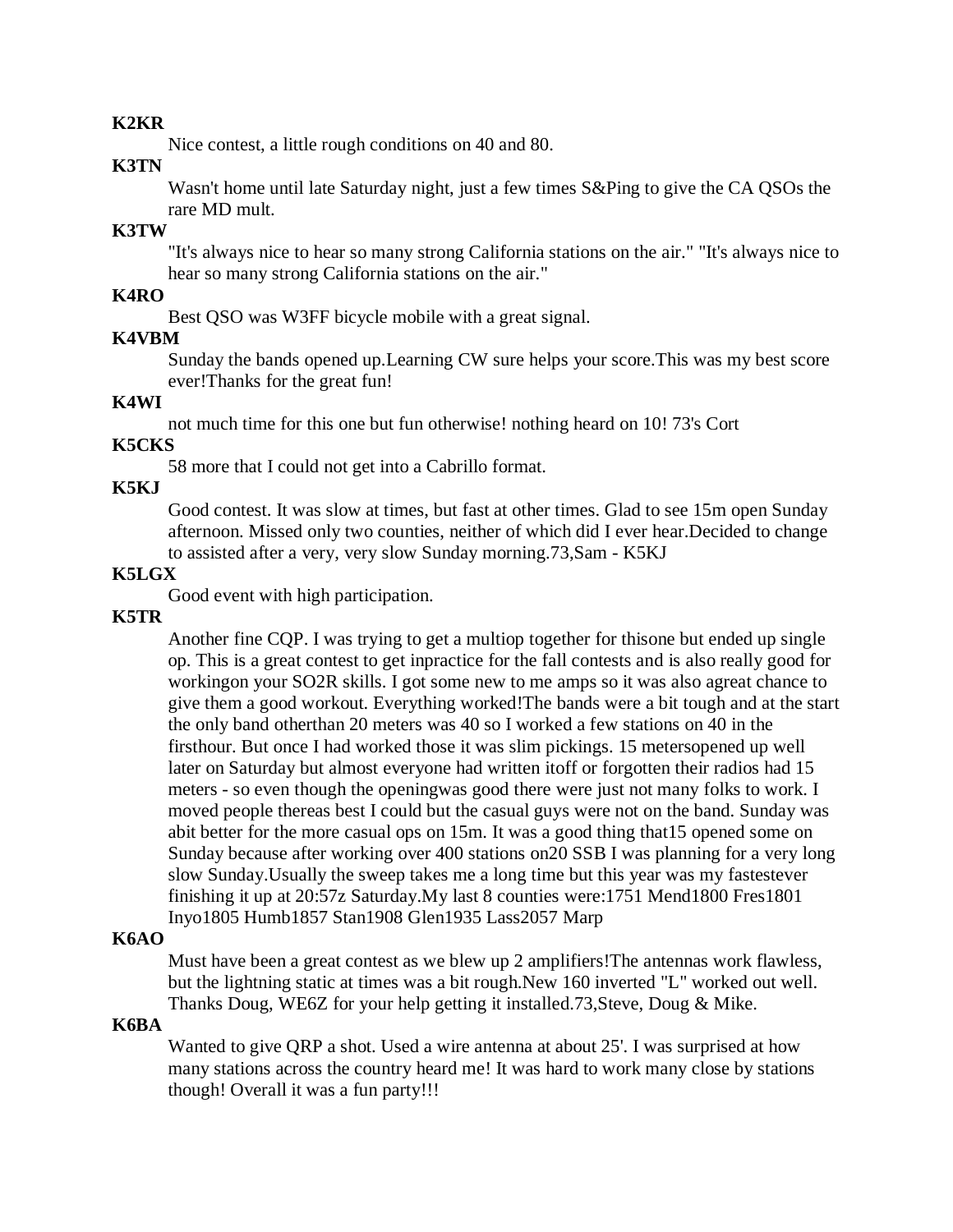## **K6CQP**

Murphy's law as usually happens: baluns on the new X-beam, rated for well over2kW from the antenna manufacturer fried during a nice pile-up on 20 meter whileusing a SPE 2K-FA linear.Had to stop and reconfigure the whole station set up and run the rest of thecontest without a beam on the higher bands (back to my slanted Delta).Thanks To NCCC forletting us use the K6CQP call and to all the stations thatanswered our CQs.

#### **K6CSL**

FUN FUN FUN! About 10 Q's short of last years CQP. The most enjoyable event of the year. 73's to all, Bert, K6CSL

#### **K6DGW**

K3 and WOOF Antenna [Wire On Organic Fence] QTH Sparks NV

### **K6FA**

HAD TO GO TO A LOCAL PARK SINCE I LIVE IN AN APARTMENT AND NOISE LEVEL VERY HIGH AND NO OUTSIDE ANTENNA ALLOWED. WITH SET UP AND TAKE DOWN AND STAYING THE NIGHT AS CAMPING REQUIRES A FEE I DID NOT GET TO OPERATE AS LONG AS I WANTED. RIG WAS A K2 AT 5 WATTS AND A VERTICAL ANTENNA WITH A 4X50 FOOT PIECE OF CHICKEN WIRE FOR THE GROUND PLANE.

## **K6III**

First 6 QSOs were from SIER county, the remainder were from NEVA county.

#### **K6JS**

Great participation for CQP! It was nice to see 10M open on Sunday afternoon.New tower and DB18 at 50'. Used BigIR vertical for 80M

### **K6KQV**

Nice contest. Could not participate as much as I would have liked, but it was fun just the same. Tnx to all who participated.

#### **K6LRN**

Thanks to CQP administration, helpers and all for putting on event.Thanks to participants for Qs & support.

### **K6M**

Conditions were strange on 40m - it went long early. We made more on 80. hard time coming home, but that's another story. Weather was passable -- all the rain and wind came on Sat night. Sunday was BEAUTIFUL.Another great outing for the CODXC in the CQP!

### **K6MI**

K6MI NI6G WB6HYD

#### K6MM

**Please** split my points as follows: 50% to Redwood Empire DX Association and 50% to Mother Lode DX/Contest Club Please split my points as follows:50% to Redwood Empire DX Association and 50% to Mother Lode DX/Contest Club

### **K6NPS**

Wish we on the air more, lots of fun...

## **K6RB**

Very good conditions on 15 meters, thank goodness.

### **K6RM**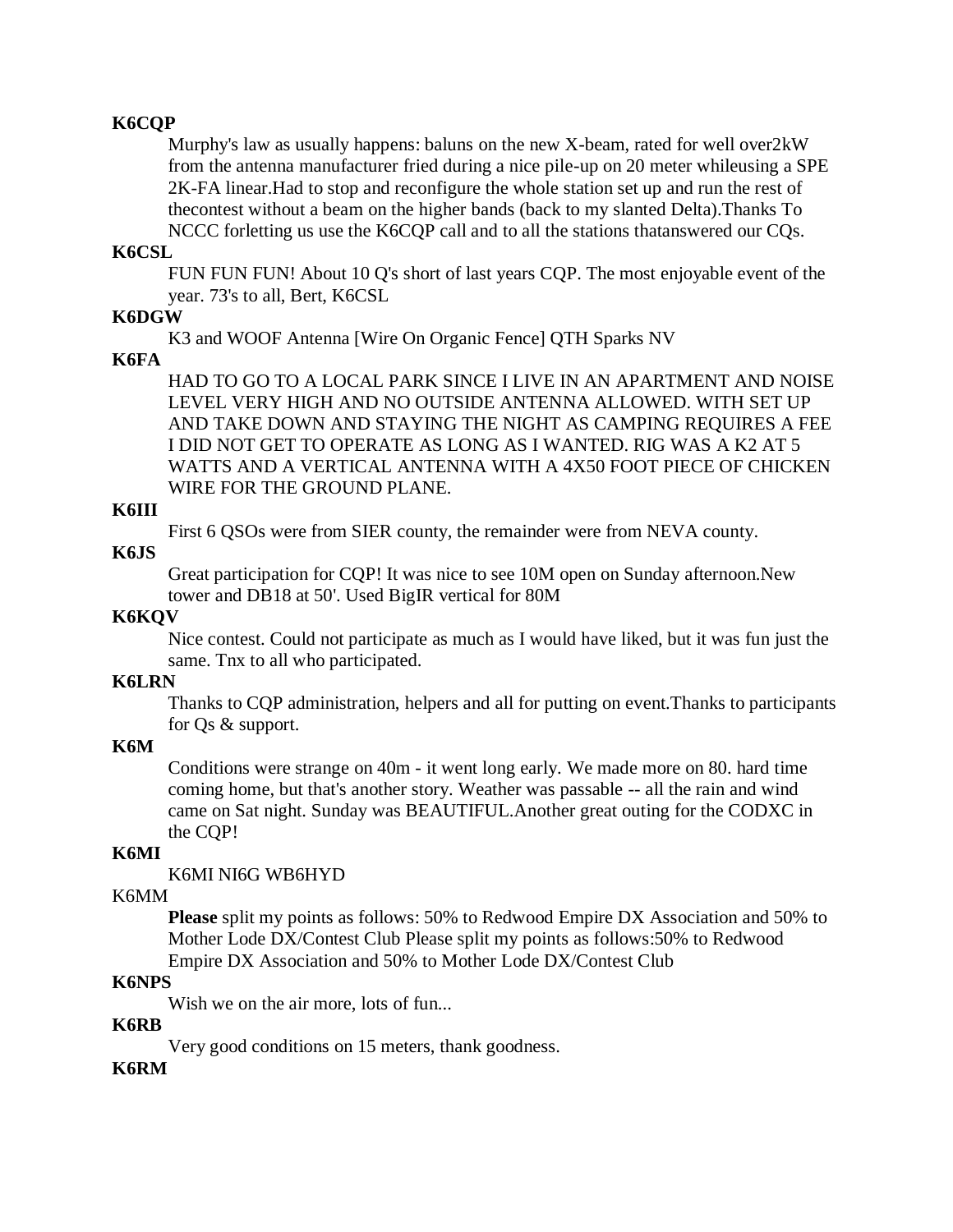Good fun. Nice to see the 10 meter opening (for me, only to SoCal) on Sunday pm. Thanks to those who remembered me and said hi. I'm loving retired life in NC but I DO miss the NCCC gang!

### **K6S**

Great fun!

## **K6ST**

Fun county expedition to Sierra County. Wild weather with rain and cold. Also wild propagation with atmospheric noise and Sunday good openings on 15m that was closed on Saturday. Thanks to the team, Bill WB6CZG, Mike K7MS + Kat & Loosie, Barry K6ST

#### **K6VO**

Didn't do a multi-op this year, it was just me. I was distracted bya non-essential antenna project that I wanted to finish while I wasout at the station. Biggest problem was my QRN, is is very bad. Ifanyone knows a commercial provider that helps track down and workwith neighbors to fix noise issues, let me know!Glad to work all 58 mults; had all but WY by 0000 Saturday. DIdn't workWyoming until the next morning. I totally missed the 10 meter opening due tomy antenna project. Oh Well.Thanks for the contacts.Dana Didn't do a multi-op this year, it was just me. I was distracted bya non-essential antenna project that I wanted to finish while I wasout at the station. Biggest problem was my QRN, it is very bad. Ifanyone knows a commercial provider that helps track down and workwith neighbors to fix noise issues, let me know!Glad to work all 58 mults; had all but WY by 0000 Saturday. DIdn't workWyoming until the next morning. I totally missed the 10 meter opening due tomy antenna project. Oh Well.Thanks for the contacts.Dana

### **K6VVA/6**

Tnx to a root canal on Oct. 3rd, I operated briefly/limited again this year with my LAP-STATION sitting inside (or standing outside) my Tahoe along the fence of one of my favorite Locust FOOD Places down in neighboring SBEN.The very nice folks at the Dunneville Cafe & Market in rural Northern SBEN let me run several heavy duty extension cords over their back patio fence for A/C power. A weenie Vertical-Dipole is set up near the far backside with 100 feet of RG8X coax to it.I start off with YUGE Breakfast Burrito, and then comes the AWESOME Tri-Tip sandwich on a soft garlic Milani roll for lunch (plus an extra one to bring home : $\land$ ) Diet coke, Starbucks Frappuccino & water are an arm's length away in my cooler.Over 700 CQ's to yield 104 QSOs on mostly 20m CW was NOT fun. My headset QRT'd so no XXB mode this year. Only a few QSOs on 15m CW.73 & KB,Rick - K 6 V V A \* The Locust

#### **K6W**

I considered a County Expedition to Ventura County, but could not find any willing SSB ops to share the expenses of a great location. Maybe next year. So, it was back to Borrego Springs. Things did not start well. The internal tuner of the IC-7300 would not match 15m on the DX-CC dipole. Not wanting to repeat the 7QP expedition near hard disk crash, I got a new solid-state drive computer which worked fine at home. During station checkout, the function keys switched computer hardware instead of being responsive to N1MM. I eventually found the control for that. A friend from San Diego met me there and we had an enjoyable dinner Friday night. At the start of the contest, it took two contacts before the serial number got incremented from 1 for some reason. There was a wind warning Saturday night and some very strong local gusts. The dipole did not blow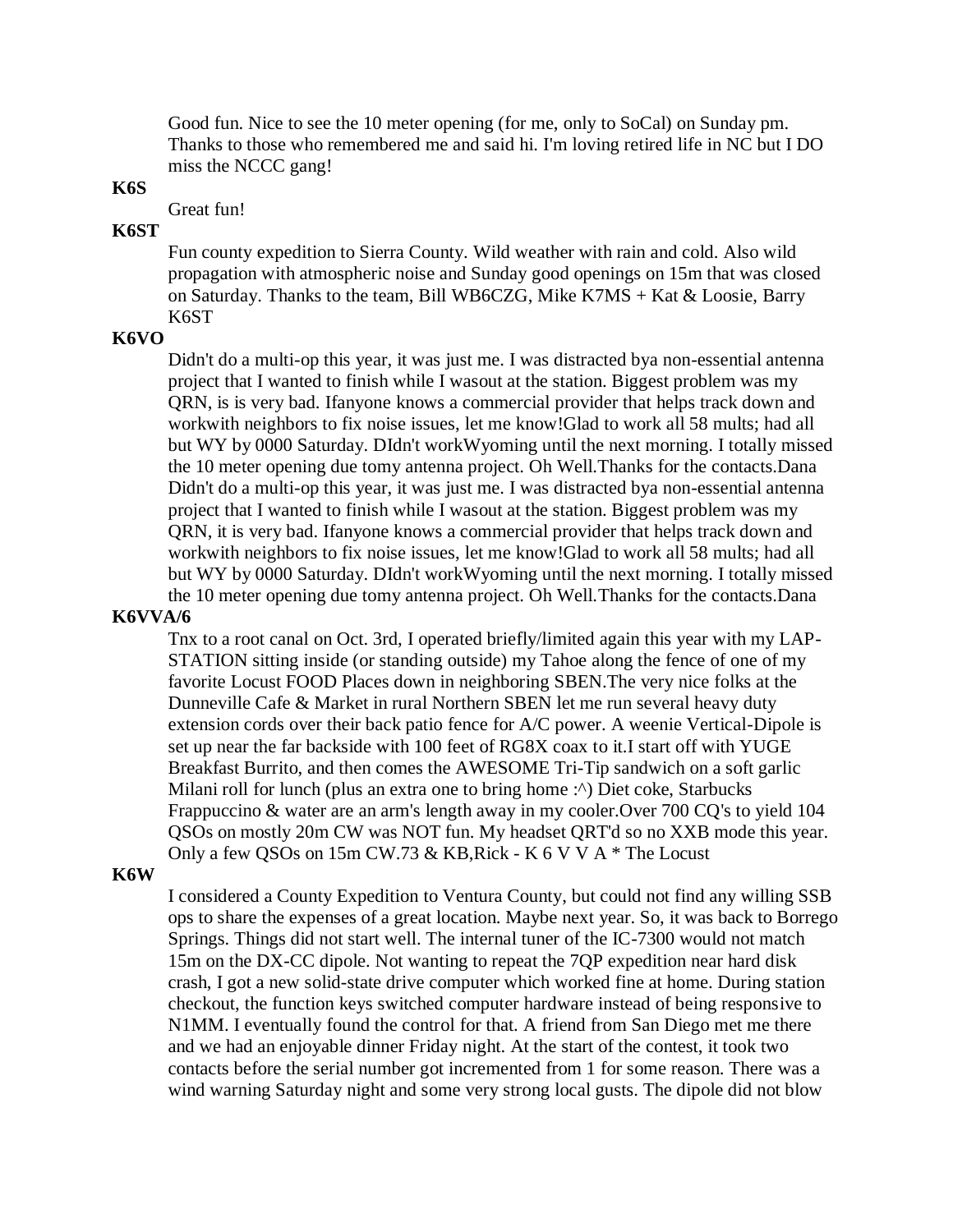down, so I guess it was not ? (you know the rest). I struggled on 15m to get runs going with only 20 watts out. When TV Bob starts calling CQ on your run frequency, its time to move on (no offence, he could not hear me as I tried to work him). On a whim, I looked at 10m and was astounded to find it open. Station tear down occurred under threat of rain and some lightening. The menu was the same as last year, five meals of carrots and energy bars. Like Ward N0AX said, portable expeditions are a lot of work. Why do it? Fun. The satisfaction of success (and some nice runs) in the face of zero redundancy in anything so far from home, all with mediocre antennas. Also, there is no better BIC enforcer than an expedition. I bettered my 2017 CQP expedition score by 33k. On the drive home, I saw the sunrise over the Salton Sea. You haven?t lived until you have seen that. CQP staff for a great QSO Party. County, CA I considered a County Expedition to Ventura County, but could not find any willing SSB ops to share the expenses of a great location. Maybe next year. So, it was back to Borrego Springs. Things did not start well. The internal tuner of the IC-7300 would not match 15m on the DX-CC dipole. Not wanting to repeat the 7QP expedition near hard disk crash, I got a new solid-state drive computer which worked fine at home. During station checkout, the function keys switched computer hardware instead of being responsive to N1MM. I eventually found the control for that. A friend from San Diego met me there and we had an enjoyable dinner Friday night. At the start of the contest, it took two contacts before the serial number got incremented from 1 for some reason. There was a wind warning Saturday night and some very strong local gusts. The dipole did not blow down, so I guess it was not ? (you know the rest). I struggled on 15m to get runs going with only 20 watts out. When TV Bob starts calling CQ on your run frequency, its time to move on (no offence, he could not hear me as I tried to work him). On a whim, I looked at 10m and was astounded to find it open. Station tear down occurred under threat of rain and some lightening. The menu was the same as last year, five meals of carrots and energy bars. Like Ward N0AX said, portable expeditions are a lot of work. Why do it? Fun. The satisfaction of success (and some nice runs) in the face of zero redundancy in anything so far from home, all with mediocre antennas. Also, there is no better BIC enforcer than an expedition. I bettered my 2017 CQP expedition score by 33k. On the drive home, I saw the sunrise over the Salton Sea. You haven?t lived until you have seen that.Thanks to all of the CQP staff for a great QSO Party.73, Bill K6WSCSan Diego County, CAPS CU all in the Arizona QSO Party next weekend.

#### **K7II**

GREAT CONTEST Great contest.It is tough making contacts on 20M from Washington State because many of the CA stations have their beam nulls aimed at Washington, but 40, 80 and 160 works great.

## **K7NG**

I enter the CQP as a test of my station; I try to get all 58 Counties just as a challenge, new antenna test, etc.

#### **K7RL**

Great contest!

#### **K7SS**

Thanks for the great fun HUNTING SIXES... nicely timed 10 and 15m openings for you guys, and nil up here in PNW, except perfect timing to be able to watch the Seahawks.73de Dan K&SS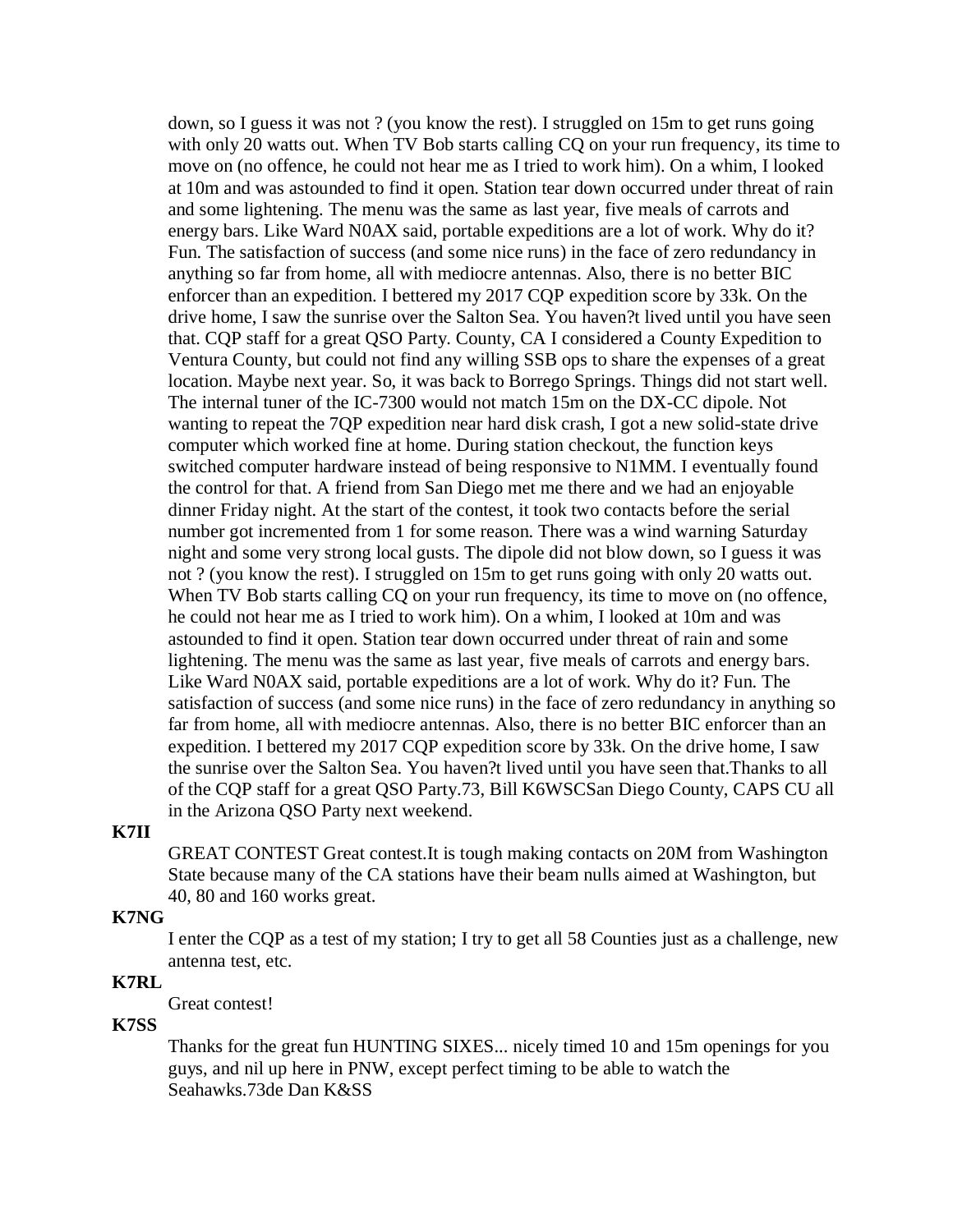#### **K7SV**

No cigar with county sweep again. Heard a weak W6 in SJOA who as S&Ping. not a peep from GLEN or MADE. Line noise made it a problem with weaker stations on several bands. CU next year!

#### **K7ZKM**

This should be ok now as I had entered a wrong date.

### **K8BF**

This year propagation was not so good from NE Ohio. But, we had fun - as always.

## **K8TR**

First timer participating in the CQP contest and really enjoyed it! Great contest!

#### **K9GDF**

Antenna is rain gutter and downspouts.

#### **KA3DRR/6**

Fun weekend, but I'm looking forward too our next solar cycle! 73. Thanks for a fun Saturday! I'm looking forward too next year!! 73.

## **KA6BIM**

Had not expected to get on but got back from out of state trip about midnight, allowing a few hours of operation

#### **KB0LF**

Enjoyed my first semi serious effort in the Cal QP. 100w and a dipole on 20m and a homebrew vertical on 40m. Thanks to all who organize and run the QP, great effort! Fred, KB0LF. Note. Had one serial number, #59, for which I had no qso.

#### **KB2URI**

Great Fun, See you again in 2019! 73

#### **KB9BVL**

Great contest, Keep up the good work!

### **KC0M**

Thanks for all you do in making this a great contest.

### **KC4TEO**

Conditions not so hot, lots of QSB and repeats. Certainly not the place to be for a LP station at this time but always fun to work. Glad to see that 15 and10 opened up a bit on Sunday afternoon.

### **KC5LL**

THANKS FOR THE QSO PARTY

### **KD4QMY**

In Memory of Phoenix the DX Dog.

## **KD5ILA**

Fantastic QSO Party. Could only work some of Saturday, but had a blast. Thanks to all the stations on the air. Worked everyone I heard. Looking forward to next year. Thanks. Worked all that I heard. Could only operate for a while on Saturday. Looking forward to next year.

#### **KD6EUG**

I love CQP. Lot's of fun.

### **KD6HOF**

This is my first try at the California QSO Party and is my personal best for any contest. 100w with dipole @ 18' in tree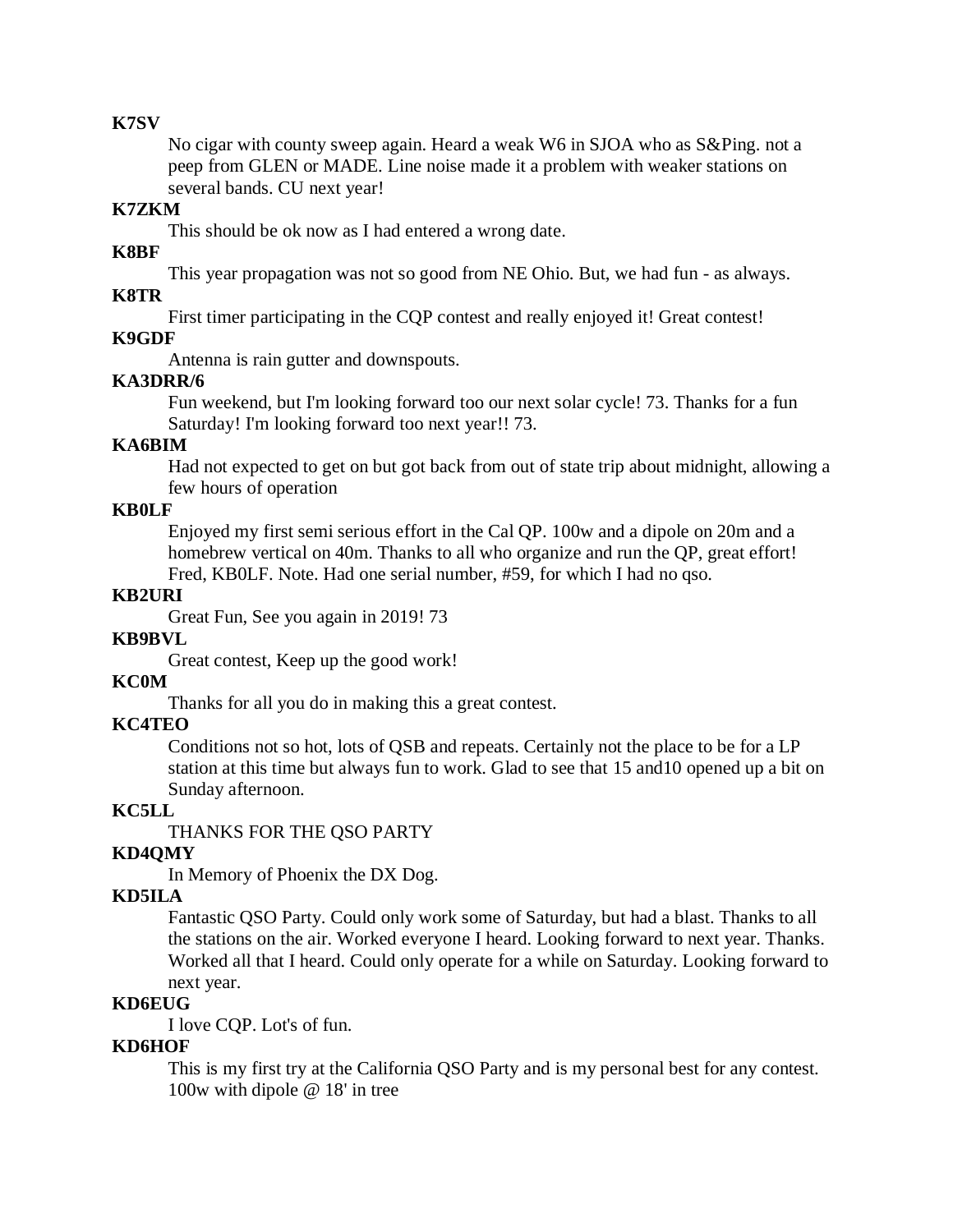### **KD6WKY**

Worked CQP from home this year due to work schedule demands. Fun contest as usual. Only had a vertical and dipole antenna to work with this year; the beam is waiting on a replacement part. No DX this year. I look forward to working from a County Expedition again next year.

## **KD9GY**

Bands were terrible - but always fun! Fun to have  $10 \& 15$  meters open up for a while on Sunday! Otherwise, bands were - as expected - TERRIBLE! But as always, fun to work the CA folks.73,jim / kd9gy

#### **KD9MS**

Fun Contest! Thank goodness 10 and 15 opened on Sunday. Saturday was horrible. Sunday was AWESOME!

#### **KE0TT**

K3/10 at 5 watts to wire antennas fed with ladder lines and vintage Johnson Matchbox tuners. Thanks for the fun, and for your copy of my QRP. After some wispy band condx Saturday, enjoyed solid openings on 20 and 15M Sunday. Enjoy the activity level CQP generates. Thanks for all the Q's. C U next time, 73, Dan ke0tt

#### **KE6PLA**

Fun contest, had things to do but did ok. Will be ready to break my own record next year! **KE6ZSN** 

Club-Redwood Empire DX Assoc. Thank You 73&KB! 73&KB John

### **KF3G**

Operated from FM29jw CW Contacts: 43 SOAPBOX: CW Multiplier: 3 SOAPBOX: Counties Multiplier: 28 SOAPBOX: 43 QSOs x 3 CW Multiplier = 129 QSO Points129 QSO Points x 28 Multipliers = 3612 Total Score Thank you for the California QSO Party.

#### **KF6I**

Only had a few moments to operate this year. Single band, single mode with homebrew 40 meter vertical and steppIR 40-30 loop counterpoise.

#### **KF7KTC**

First time California QSO. I am down in a valley, and most of my signals can't make it into California.

### **KG5OIB**

All contacts at 90 watts

#### **KG6PO**

Single-op, \_not\_ assisted.

My first contest. Thanks for the opportunity.

## **KI6OY**

100 watts and a wire. 100 watts and a wire.

NVIS is a myth.

### **KI7TIG**

This was my very first contest to try and compete in. Just got my HAM License in January 2018 and Updated to General in June 2018.

## **KJ6TSX**

Lots of Fun, will do more contests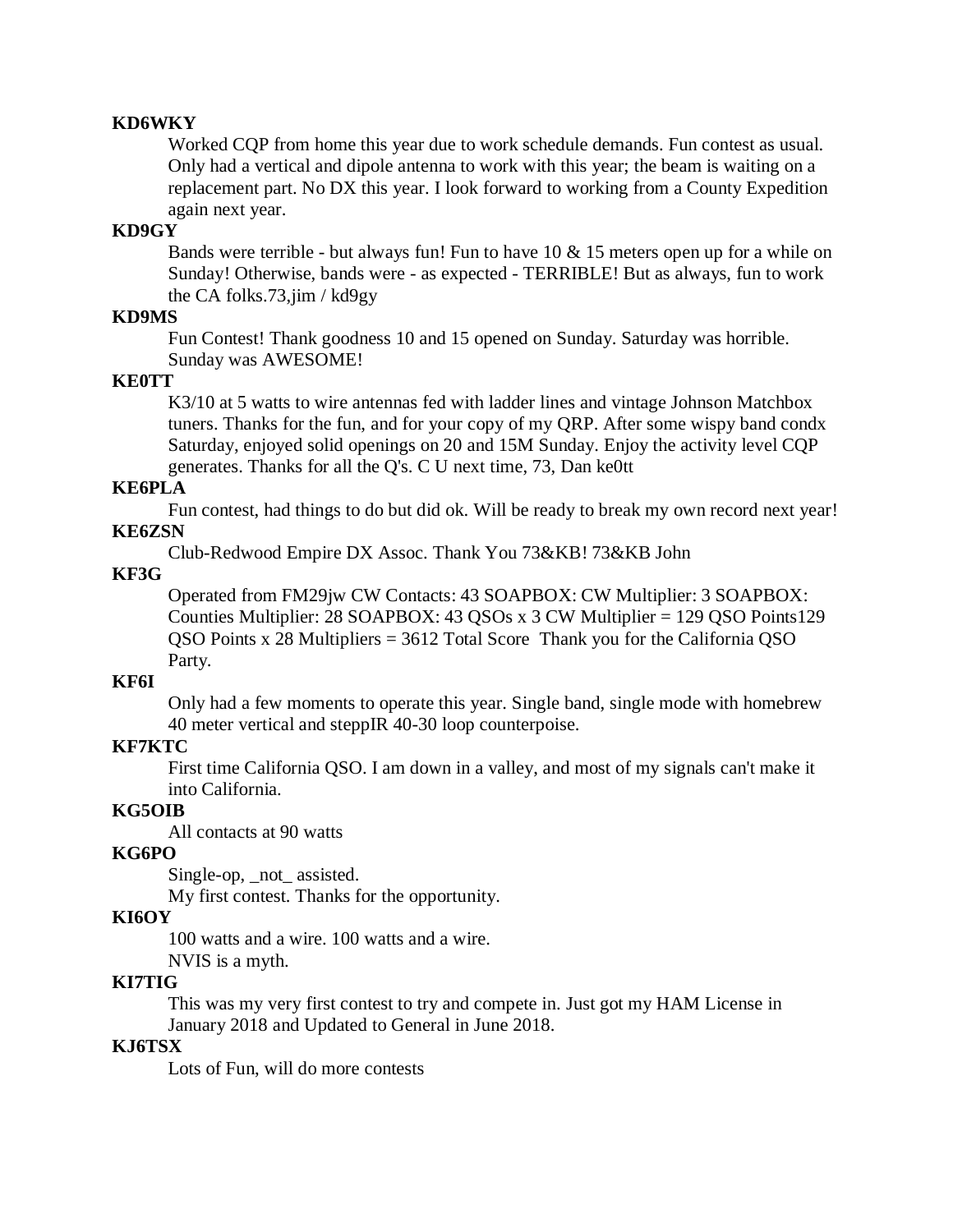#### **KJ9C**

Good turnout. Hope to work a number of CA in INQP in May Hope to work a lot of you guys in the 2019 Indiana QSO party

### **KK0DJ**

Even though conditions were a bit rough, was able to work all 10 for a check log on SSB. Will try to be prepared next year and see if I can snag all the counties and sections. Thank you for a very well put together submission form online!

### **KK4BZ**

power=80 W, grid=FM18eu, antenna=dipole, equipment=TS570S, comment=antenna is G5RV at 10 m in trees, Thanks for the fun!

### **KK4R**

Had a great time working the CW folks. There are some good operators out there, and nobody gave up on me when I was weak or fading. Thanks for some fun time between Honey Do's! Rob

## **KK6RAO**

Both new contesters, MS-LP, KK6QXQ control operator for KK6RAO

#### **KM4F**

Not a lot of time to play, but glad to hear lots of activity!

### **KM6KAV**

Mobile

## **KM6TVJ**

This was my first CA QSO party, and my first Cabrillo file.

## **KN4DXT**

Thanks for a fun contest.

## **KN4EWI**

Barrels of fun!! Thanks for the contest, and catch ya next year CA!

## **KQ6CS**

I tried both drag and drop and cut and paste. not sure if either worked.

#### **KW5KW**

I apologize for non valid county names. I didn't know where to get the correct

abbreviation. I made a manual pen/paper log during the contest and found one dupe later.

## **N0KOE**

One of the best QSP parties this year. This was the best state QSO Party of 2018

### **N0MMA**

Good fun, lots of excellent operators in the contest. Its a great gear warm up for WWDX. This was my first time using Skookum Logger and since I didn't interface the logging software with the radio, I couldn't find a way to document the bands I worked. I worked on the 20 meter band up until 0056 on 7 October, 2018 at which time I switched to the 80 meter band. Thank you in advance for your consideration of my incomplete documentation. - Erik, N0RX

#### **N1LN**

Thanks for another fun CQP. Wish the conditions from NC could have been better.73,Bruce N1LN

#### **N1NN**

13TH CALIFORNIA QSO PARTY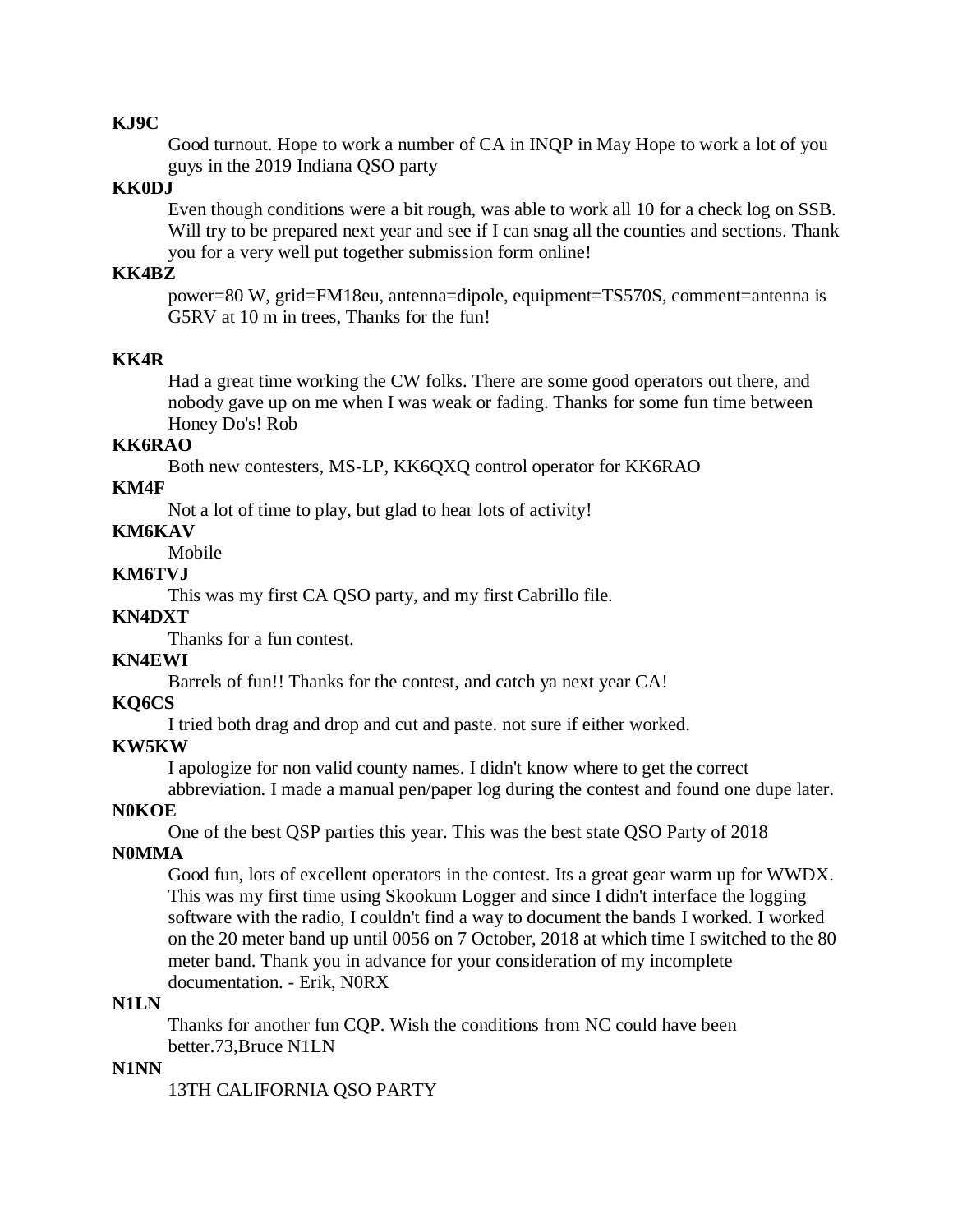#### **N3KN**

Thanks for another fun contest.

#### **N3RD**

Fun as always. Very FB 10m opening on Sunday afternoon really livened things up!

## **N3TG**

I have had some problems with the N1MM logging program. Hope this comes to you o.k.N3TG

## **N4ARO**

Most enjoyable contest. This was my 39th participation in the CQP. SOAPBOX: Most enjoyable contest. This was my 39th participation in the CQP.Missed the following multipliers; GLEN,MADE,MARP,SFRA,SJOA,TUOL. It is a difficult challenge from the other side of the USA to find and work all of the counties. Don't think I have ever gotten them all, but it is fun trying. Thanks to all the hams who make this contest happen each year, and special thanks to the expedition and mobile guys who put the rare counties on the air.

#### **N4OPX**

I didn't know about this contest until I stumbled upon it. I'll be sure toplan more time for it next year! One contact (K6AO) had a lot of QRM, so notcompletely sure of the details, but I did work him! :-)

## **N4OX**

First Cabrillo file had High Power and I entered Low Power.

### **N4PN**

WHO COULD HAVE GUESSED THAT CONDX WOULD BE THIS GREAT. THE REAL SUR-PRISE WAS FINDING 15 AND 10 WIDE OPEN WITH INCREDIABLE SIGNALS FROMTHE WEST COAST. THANKS TO ALL WHO MADE IT OUT..IT WAS A FUN WEEKEND. Band condx were outstanding..thanks to all the great operators who showed upfor a fun weekend.

### **N6EY**

Operating from Cambria, San Luis Obispo County, California. New ham Genny Church, N6BZE made her first HF contacts and operated in her first contest. Operated from Cambria, San Luis Obispo County, CM95. Operators Jason N6EY, Genny N6BZE, and Carole W6TTF. This was N6BZE's first contest and first time on HF. 100W from an FT-857 into a balanced-line fed dipole at approximately 50' up, supported by a tree. Contacts were made on all 5 bands.

#### **N6GEO**

Operated at Sonora Pass Trailhead on 108 which is at the southeastern corner of Alpine county. Late start since I had a crew available on Saturday to work on my new house in Twain Harte. Quite literally threw the expedition together early Sunday morning and drove the 54 miles up 108. Original location was to be north of 108 into the Clarks Fork region but those roads are still closed from recent Donnel fire.FT857 driving a SuperAntennas YP2 yagi at 20ft. Failure to bring USB cable for my Winkeyer caused numbering errors in N1MM. These creep in somewhere in the 40s when I began to mentally add a number to correct for duplicate numbers in my log because it wasn't incrementing. ANY ERRORS NOTED IN QSO NUMBER ARE MINE, please give the other station the benefit of the doubt!Temperature was 45F at 3PM and the wind was 20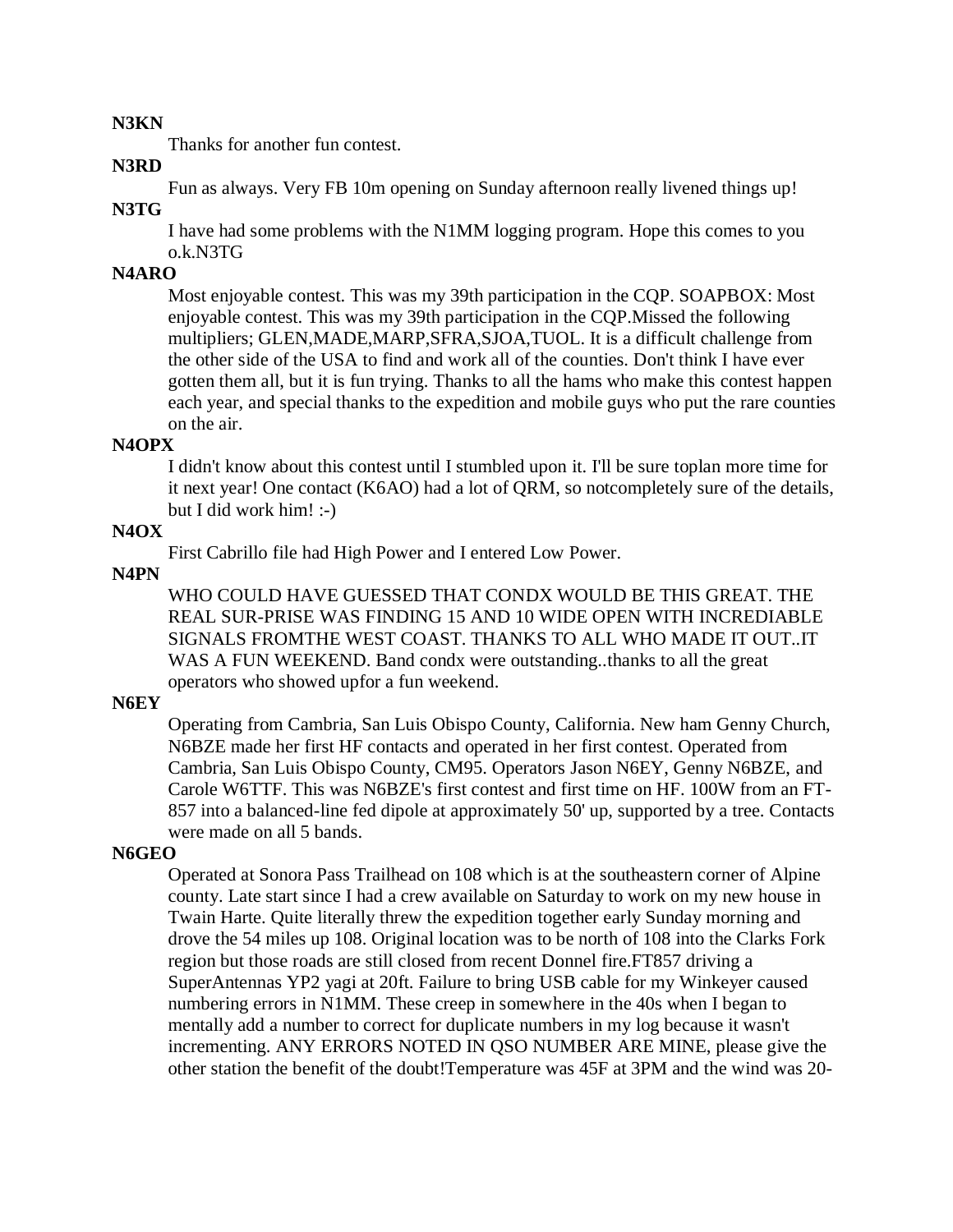30 mph which made the windchill cold! Still, the high sierras above 9000 ft are beautiful and I was glad to get out. And for about 60 other hams, they got a chance at a sweep!

**N6HE** 

Had a blast! Highlights:1. Had a pileup when running (rare for me), so what happens? Shack dog goes nuts - there's a bird that's somehow gotten into the shack...what to do? Rescue bird or work the pileup? Well, I goody-twoshoes me captured the bird and released him. When I got back at the shack of course, my frequency was occupied!2. Wife's unattended computer keeps making "you've got mail" loud sounds from the next room when I'm on 20M CW. After 5 minutes, I finally accept that it's me causing it. 3 toroids on the computer cables later, all is well. What next?73, Ray N6HE

#### **N6KZW**

?? I believe my club category is correct...Sunday afternoon high voltage line in my back yard blew down.. GRRR I was off the air for 4 hours...

#### **N6MI**

N6MI and K6VCR operated a county expedition from Frazier Peak (DM04ms) in Ventura County. A fog bank rolled in on Saturday evening and the temperature dropped below freezing on our mountain. The compressor sprung a leak, so the pneumatic mast would not stay up; thus our operating time was limited to Saturday day and evening. But we enjoyed our arm wrestle with Murphy. (Next year, perhaps we should use standard ARRL abbreviations for out of state contacts and add digital modes.) 73.

#### **N6NHI**

Manually entered -- e-mail if problems and I'll fix

#### **N6NUL**

County Expedition with a K-line station and dipole.

#### **N6OO**

Been a long time since trying this one. Thanks all, for your calls and patience. CW was very rusty, so I stuck with SSB for the most part.

#### **N6QD**

My second CA QSO Party! Had a slow start due to some other activities I had for school. Next year I hope to get more time in!!!

#### **N6TCE**

Correction: Mariposa Co Expedition, (I Forgot to add one of the new ops to the team KM6VDQ). Poor conditions early Saturday Morning but improved slightly during the day. I missed the 10-meter opening. one less multiplier than last year.N6TCE

#### **N6TQ**

 $Hi ~ Hid$  very limited time to participate in CQP this weekend, so tried just 100w. Thank you for your patience and the Qs. 73 from MARN.Jim Colletto N6TQ

#### **N6TV**

Had about 125 more QSOs than last year. Very surprising to have no 10m on Saturday when the K-index was 1 or 0, but a pretty good 10m opening Sunday, when the K-index rose to 4 or 5!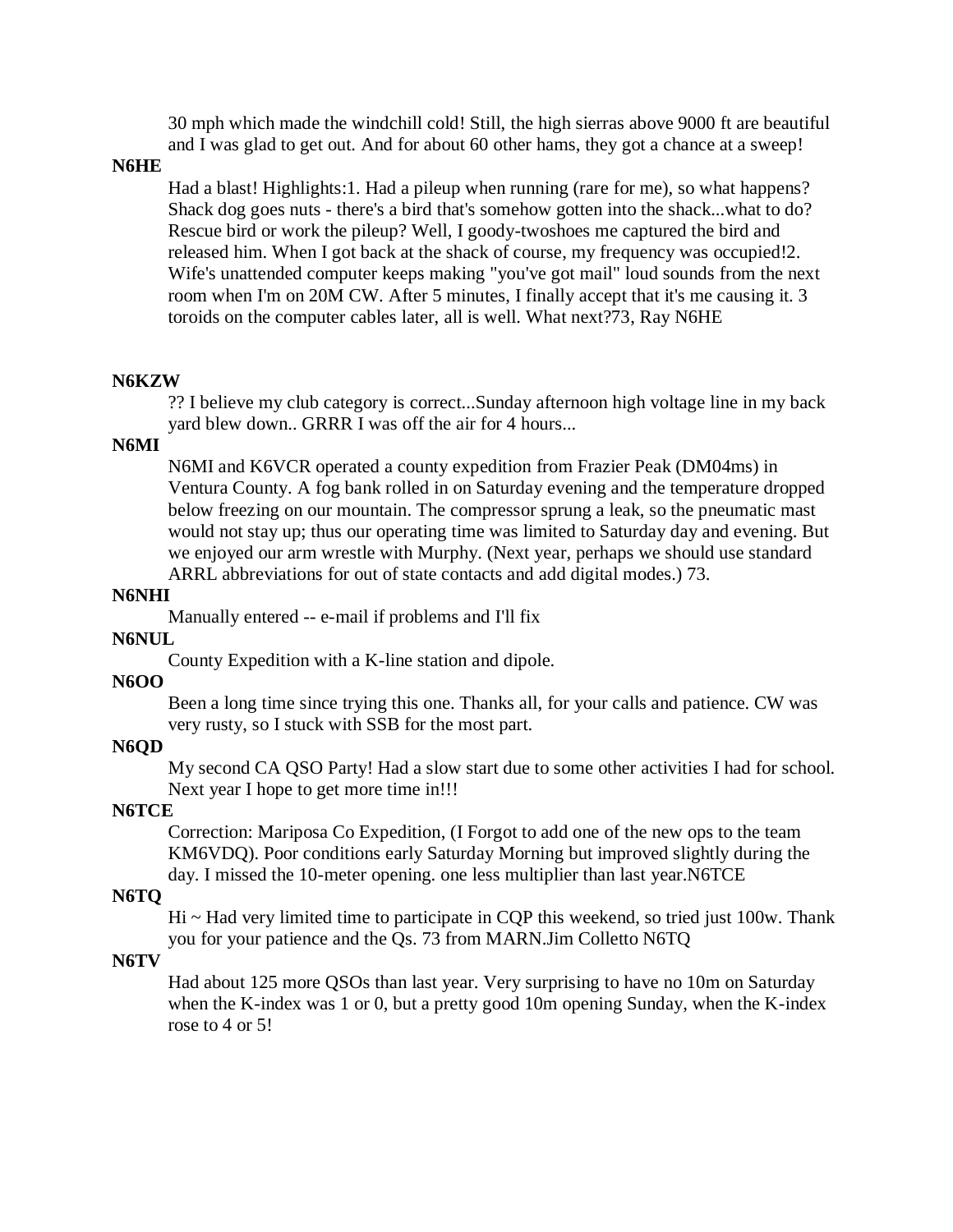#### **N6US**

Good activity, 20 meters was great to EU Sunday morning, a very nice opening on 10 meters when I got home from church...Flex 6500OM 2000+4 element SteppIRwires73, Fred K6IJ \*\* KH7Y

### **N6XI**

QJP

## **N6YEU**

spilling 2-3 gallons of gas on way up into the mountains,then discovering I left the power cord to my IC7300 HOME!!!, then using my backup FT450 could not get my logging program to key the rig in CW so was forced to send everything manually ll weekend,ugh! Murphy really showed up for CQP. I did manage to do a descent job giving out Trinity for the deserving but it was a challenge! Missed VT and MS for mults.73,Fred-N6YEU

#### **N7MZW**

IC-706MKIIG,Vectronics HFT-1500 Manual Tuner for 20 and 80 meters,Heil Pro Micro Headset using VOX, and ZS6BKW (modified G5RV) up 50 feet, running N-S at 6,053 feet elevation, from DN-71 in Laramie County,Wyoming. I beat my 2017 CQP score,but still missed Del Norte, and Madera for a clean sweep. Nothing heard on 10, and none of the two dozen stations that I heard on 15 Meters could hear me well enough for a contact. A few short runs on 40 and 20 were fun, but lots of CQing with no joy. Always enjoy the CQP, and working many familiar calls. Had a few non-CAL drivebys that heard me calling CQ California,CQ California only, that still wanted me for a WAS contact! Another Boy and his Wire,100 watt effort is in the books. Thanks to all that heard me calling from my "Caught 'em on a Corn Dog" station.

## **N7VS**

Conflicts limited my operating time. Hope to be more active next year.

**N7ZZ** 

Between family time and Football game only 15.5 hours but good fun. The last CQP I entered was over 20 years ago when I was living in Washington State.

#### **N8II**

Much more bad audio and very wide signals than expected on phone! Time to get act together before SS. I was entertaining Jack, WB8FSV licensed same year as me (1970) while visiting from OH, so a big effort was just not to be. The 10M opening was awesome Sunday afternoon, many missed the opportunity! SOCAL signals were as high as 35-35db over S9, but heard next to nothing north of bay area on 10. 2nd time a beginning solar storm has significantly enhanced QSO party condx in past 5 months! 15 phone activity was definitely poor compared to what was possible to work.

#### **N9RV**

Skip never got closer than Santa Barbara on 20. I didn't understand what Category to indicate?

#### **NC6K**

Murphy visited big time this year. First, my SteppIRwouldn't tune to 40 M, so had to use the dipole and let thebeam sit unused at night. Then, I took a sleep break, andwhen I came into the shack, the PC had rebooted and N1MM+opened up with all default settings as if it were a newinstallation. I spent 30 minutes just getting everythingback to where it had been - there just isn't enough coffee!As usual, family obligations cut therest of my time a bit short, but I managed to get 18 hours in, and may have just edged out my former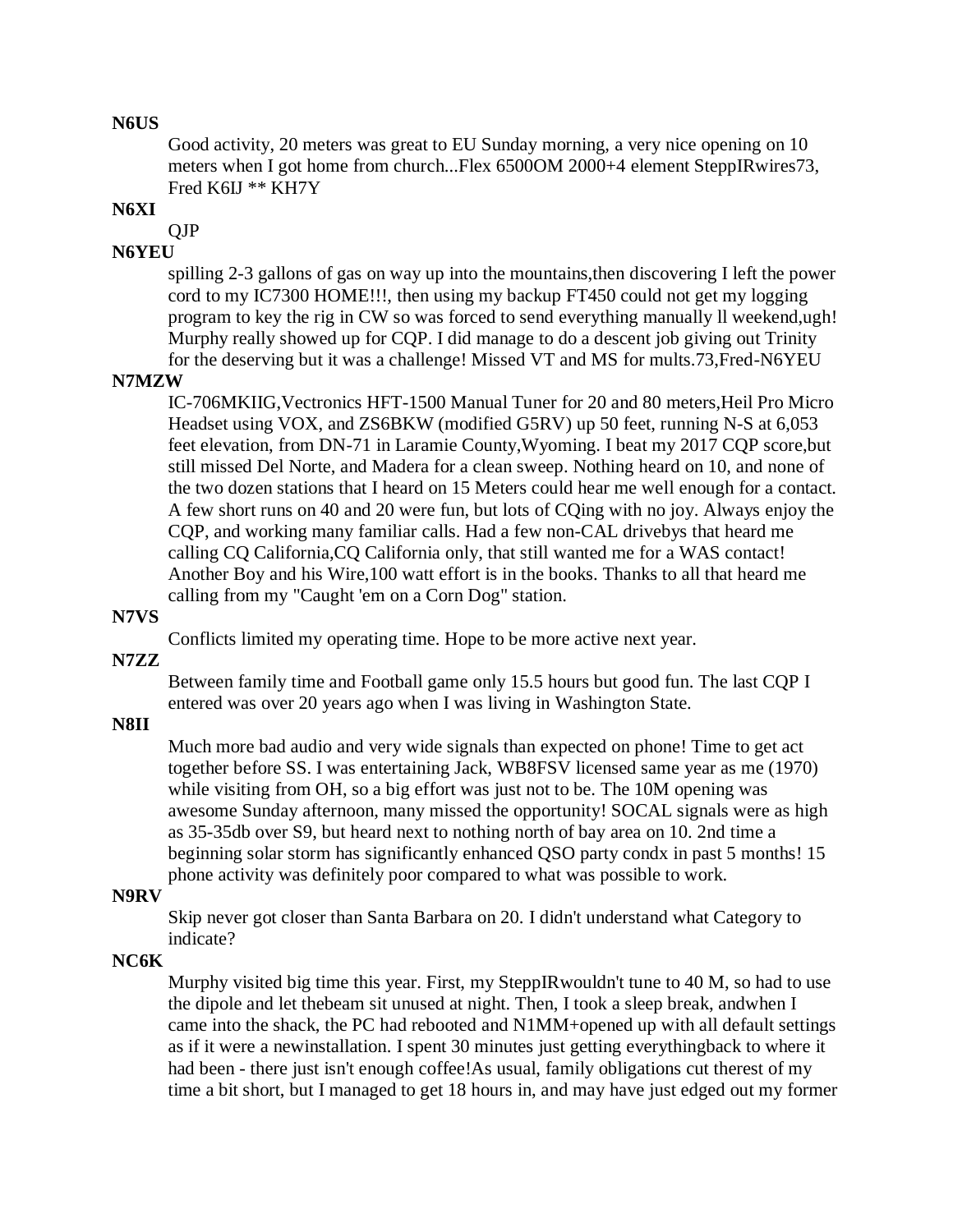#2 high score from2012.On the bright side, both 15 Mand 10 M opened up on Sunday, and I was able to get a bunchof nice CW runs going. I managed almost 200 QSOs on the twobands combined, and that was about 200 more than I hadexpected going into the contest. DX participation was verygood on Sunday, and many NW European stations called withfluttery signals on CW.As always, mysincere thanks to all the stations who patiently correctedtheir calls after I mangled them. This contest has greatparticipation from all over - that's what makes it the #1state QSO party.

### **NC6V**

Great contest again as usual. Nice to have 15 and 10 meters open up on Sunday, what a surprise. I only ran a vertical again as I missed getting up my beam before the contest. I can't wait until next year's contest.

### **NE1C**

Entering as a checklog since a whole bunch of CA stations worked me while I was in the Oceania DX contest. I was in MA.

#### **NE1RD**

One of my favorite events. I really only heard CA on 20m, nothing higher here in my small station.

## **NE6I**

FB (and surprising) openings on 15 and 10 meters on Sunday! Always a FB contest. Great turn out!

## **NF4A**

Hurricane Michael cut me short...no Sunday operation....my last HFoperation for quite a while since all of my antenns were destroyed Hurricane Michael kept me from operating on Sunday since I had to prepare for the storm.....last HF operation for several months since I lost all my antennas during the storm.

#### **NG4V**

Thanks for a great contest!!!

### **NG7M**

Utah is tough on 20 and 15! So frustrating when the East Coast is pounding out the QSO's. :) It comes with the territory. Thanks for the fun and for administering / keeping the CQ QSO party going year after year. It's a good one for a change of pace. 73 de Max NG7M in Utah

### **NN6DX**

Never thought 10 m would be open. Great surprise. Where was MS? I got stuck at 57 mults; never heard MS.

### **NO2C**

Lots of fun

## **NO6T**

We worked few VK and ZL stations on SSB who gave us number from Oceania DX contest, but I guess that is OK, we got their number !

## **NS2N**

attended the 50th anniv. MARA County Hunters convention in Kansas City, and got an all too brief chance to operate the contest,

#### **NS7U**

Enjoyed the short time I was able to operate.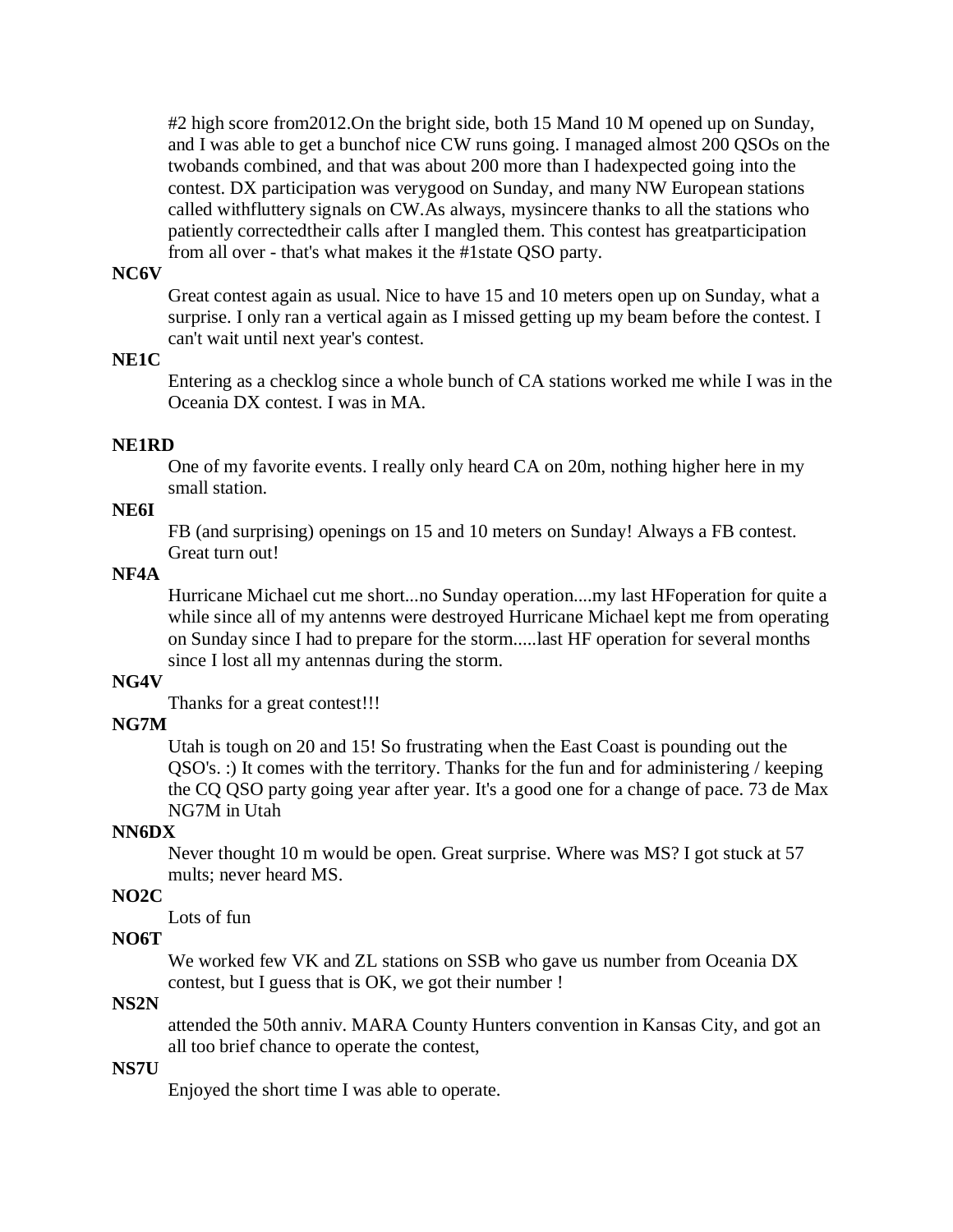#### **NW6P**

WX5S and NW6P are not WVARA members, so please give 1/3 points to WVARA, and the other two are unaffiliated (only with NCCC)W6BG definitely qualifies as a new contester (See 3830), but perhaps not under the rules that they need to be a single op?

### **NY3C**

Fun as always. Score was wrong on first sub. correct now 5735. tnx Gene NY3C

#### **NZ6Q**

conditions were tough this year but we are proud of the team effort - bigger plans for next year Tough band conditions this year and we lost an antenna - very proud of the team who rallied together and made it a great QSO party. Already thinking about next year's expedition!

## **OH1RX**

Hi,Cannot do anything to N1MM+ Cabrillo config. I hope this will do.73JoukoOH1RX **PY2NY** 

Coming back to the CQP after a while.Thanks !!

#### **VA7KBM**

My first small attempt at contesting - thank you! Thank you California!

## **VA7UNX**

Thanks for a fun contest!

### **VE2CVN**

correction from the other log... miss some fields.. please consider this one instead

### **VE2JCW**

tnx

### **VE3DQN**

Always fun. Love it that all counties are active, though I can only dream of working them all. My biggest thrill was my final QSO, with my home county of STAN, though I left there 50 yrs ago.

### **VE3TW**

Just a little operation from the cottage in central Ontario. Just a little operation from the cottage in central Ontario.Happy Canadian Thanksgiving all!

### **VE5GC**

Twenty seemed to be the band this year. Twenty seemed to be the band this year.

#### **VE6EX**

NC

## **VE6TN**

I wish I had more time on the 2nd day to be able to have a clean sweep of counties. It was Thanksgiving Weekend here in Canada and I had to do Turkey duty with the family. I had a lot of fun doing CQP! Thank you.

### **W0ECC**

Sandy DL1QQ and I had a great time chasing the counties - only missed two, as far as I can tell: Glenn (well, okay) and San Mateo (whaaaaaaat?!?!). 58 is a perfect number of multipliers - within reason to work 'em all but no so many as to think "there is NO way!" Glad to see them active and handing out QSOs. We had to take a thunderstorm break at 2030 for a couple of hours and could only operate for a couple of hours on Sunday morning. Thanks for a great state QSO party! 73, Ward N0AX and Sandy DL1QQ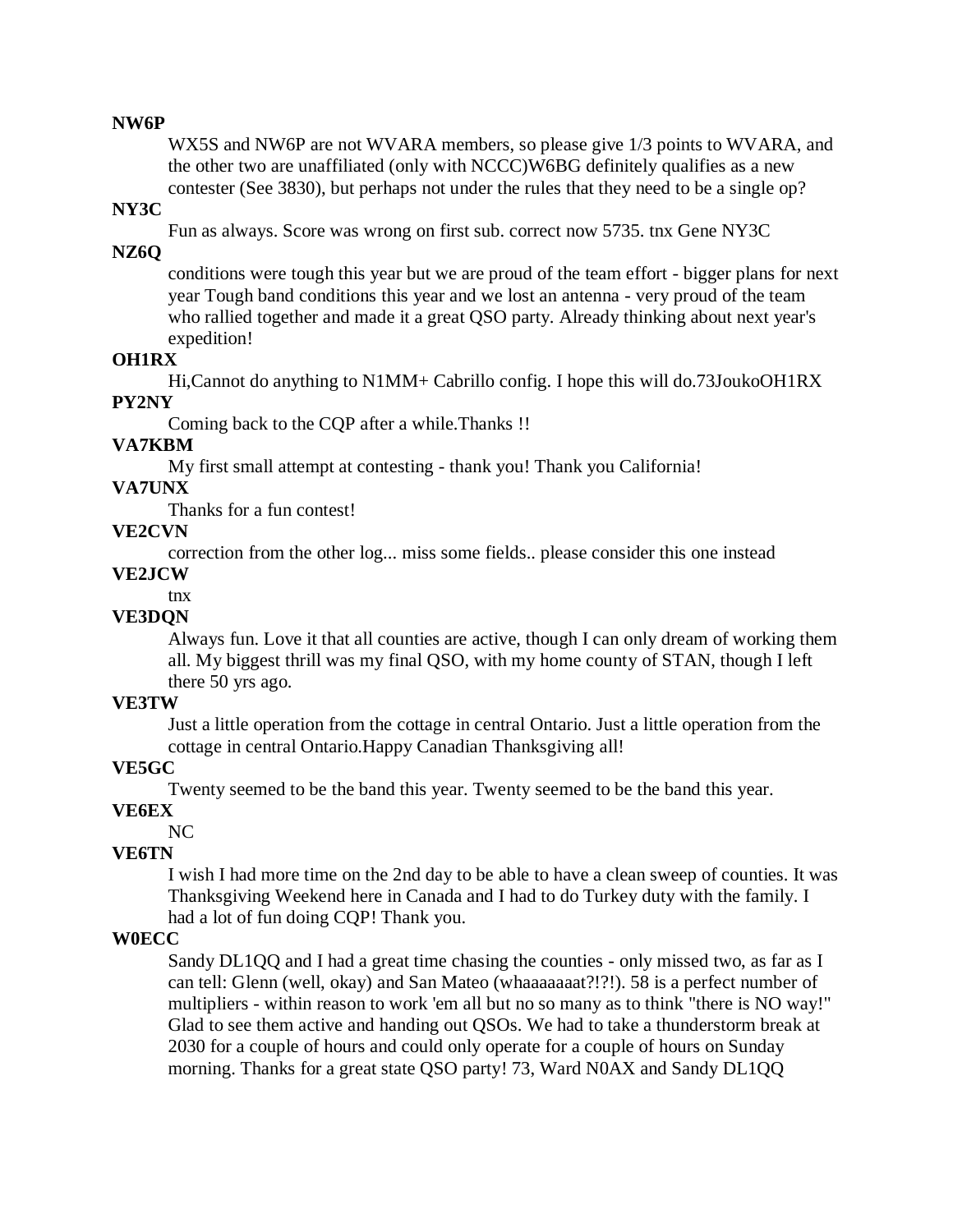#### **W0JAY**

Just giving out numbers

## **W0YJT**

At one point it seemed like I could not work out of the back yard 73 John When first started conditions were real poor but was much better Sunday

### **W1CTN**

Always a fun time no matter what the conditions are !

## **W1END**

Rig was FTdx5000 and Butternut vertical.I can always find lots of activity in the CA party. Thanks. Always lots of activity in CA qso party.

## **W1QK**

Thank you for sponsoring the contest. Thank you for sponsoring the contest. It was fun, as usual. 73 - Dan - W1QK

#### **W1UE**

Got the sweep at 2111Z. Found being assisted didn't help with the sweep, but it did help with the OSOs. Made it easy to find K6AOL for 23 OSOs!Another fun COP!Dennis W1UE

### **W1WIU**

Limited time and poor band conditions but still had another fun year ! Icom 7600, ZS6BKW antenna up 50'.and 400 watts. Thanks to a fine group of operators ! See you next year.

#### **W2UDT**

NIL ON 10m. sUNDAY WAS WORSE! aNYWAY, SEE YOU NEXT YEAR. 73, w2udt

### **W3AKD**

Great party; Glad to provide Maine. CUagn. 73 Bill Great party, lots of action. How about 15 mtrs! Glad to provide Maine. CU next yr. 73, Bill

#### **W3HDH**

Surprisingly good propagation on 15 meters. Sorry that I did not have more time. Thanks to all the mobiles/portables. Good Activity.

#### **W3MMM**

Lots of fun, lots of activity during the times I was on. Nice 15m openings at times. See you next year!

## **W3WHK**

Thanks!

#### **W4CHI**

I enjoyed the contest and finally picked up some counties I needed in California!!

## **W4KW**

Great Contest. Tnx for all the contacts.73'sBertW4KW

#### **W4XK**

Tennessee Contest Group--celebrating 25 years of contesting fun in Tennessee! **W5AQY** 

My first HF contest.

#### **W5CBP**

TNX & 73W5CBP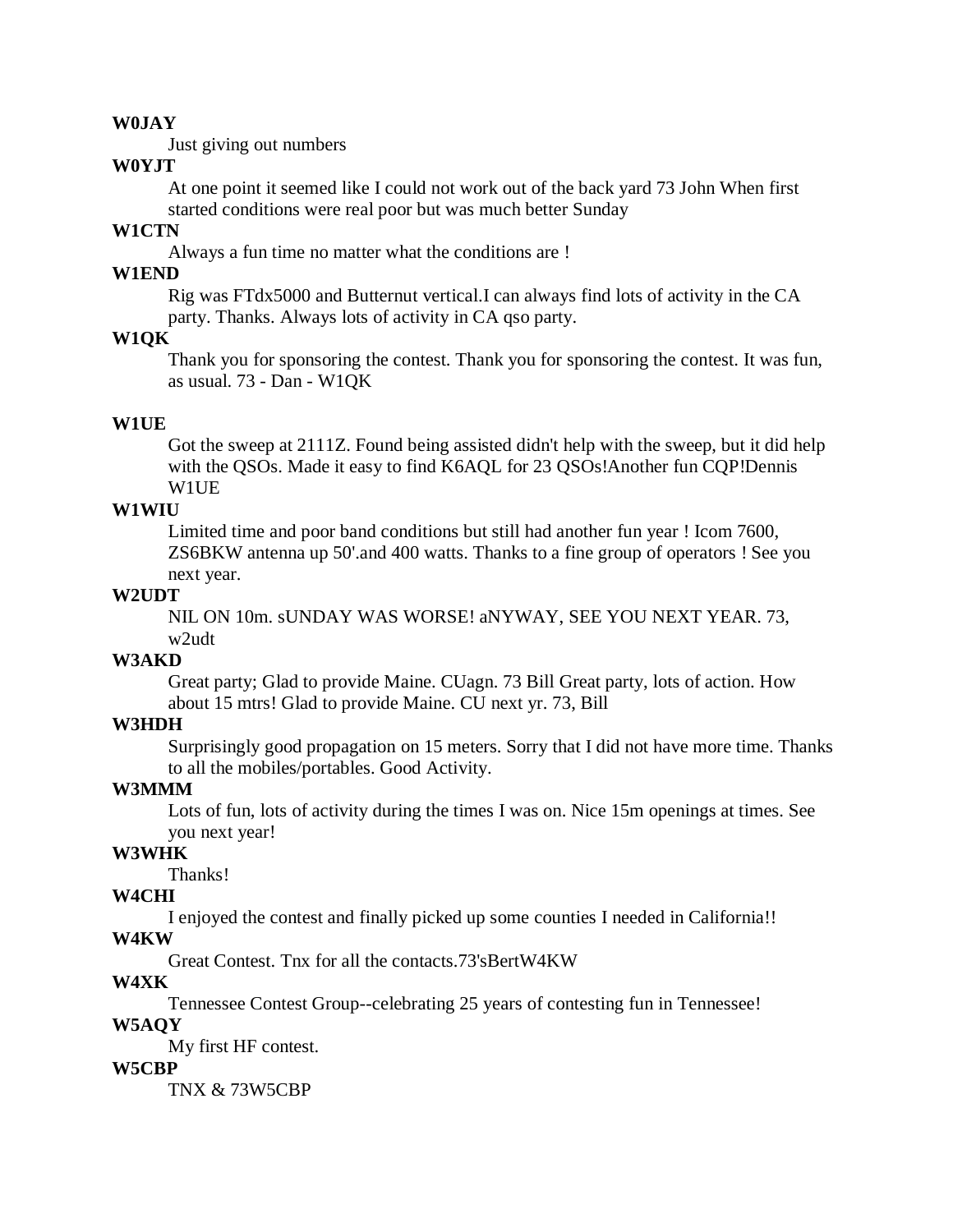#### **W5LA**

Had a great time!

#### **W5TM**

Great QSO Party...Thanks!

### **W6BJB**

Second upload. Didn't realized I qualified for the county expedition category. Thanks and 73!

## **W6C**

This was one of the WEIRDEST CQP's EVER. I ran as W6C from W7AYT's Concord QTH in Contra Costa County. I ran the usual configuration from this location: a loaded Yaesu FT-1000mp into the AYT antenna farm which included: a CH-250 Vertical, a pair of Cobra slopers (one tuned and one coax fed) and a 3 element 10-meter yagi which found a Ten meter opening early Sunday afternoon (missing the opening even earlier). My other time was spent running NX6T Station #2 (400+ Cw QSOs) via an Elecraft K3/0. While I didn't make nearly the QSOs from last year (when I set a CCOS county record), I DiD have a LoT of fun making it all work. DiD YOU work W6C or NX6T? Look for a writeup about all this at: http://WQ6X.Blogspot.Com 73's until next year with an other WACKY operation. This was one of the WEIRDEST CQP's EVER.I ran as W6C from W7AYT's Concord QTH in Contra Costa County.I ran the usual configuration from this location: a loaded Yaesu FT-1000mpinto the AYT antenna farm which included: a CH-250 Vertical, a pair of Cobraslopers (one tuned and one coax fed)and a 3 element 10-meter yagi which founda Ten meter opening early Sunday afternoon (missing the opening even earlier).My other time was spent running NX6T Station #2 (400+ QSOs) via an ElecraftK3/0.While I didn't make nearly the QSOs from last year (when I set a CCOS countyrecord), I DiD have a LoT of fun making it all work.DiD YOU work W6C or NX6T?Look for a writeup about all this at: WQ6X.Blogspot.Com73's until next year with an other WACKY operation.WQ6X - Ron

### **W6CQP**

Thanks NCCC for use of the club call. Look forward to next year. 73, Todd KH2TJ

### **W6CWM**

Thanks Guys, fun contest. 73, Jim w6cwm

### **W6DOJ**

We operated using solar power, batteries and a small generator from an elevation of 5000 feet in Nevada County in a forest. The closest paved road was over 2 miles away and we heard gun fire a number of times during CQP as it was deer hunting season in our area and we had deer and a few bears as neighbors. We also had rain showers and a lightning storm and the temperature got down to the 50s. We love CQP! Thanks for all the fun and the QSOs. Bob2 (K6ON), Ted (K6XN), Bob1 (K6YN) and Dave (N6SWX)

#### **W6EK**

Had another great time this year! Thank you for hosting the contest!!Orion, AI6JB

### **W6ML**

Back in Mono...After operating CQP the last 4 years from my home QTH in LA County, this year I returned to Mammoth Lakes for another Mono county expedition. Since my wife and I both just retired in September we had time to plan an extended High Sierra vacation and fit CQP in the mix too.My antennas consisted of dipoles on 80, 20 & 15M plus a 40M Inverted V all launched to heights of about 60ft in the surrounding pine trees.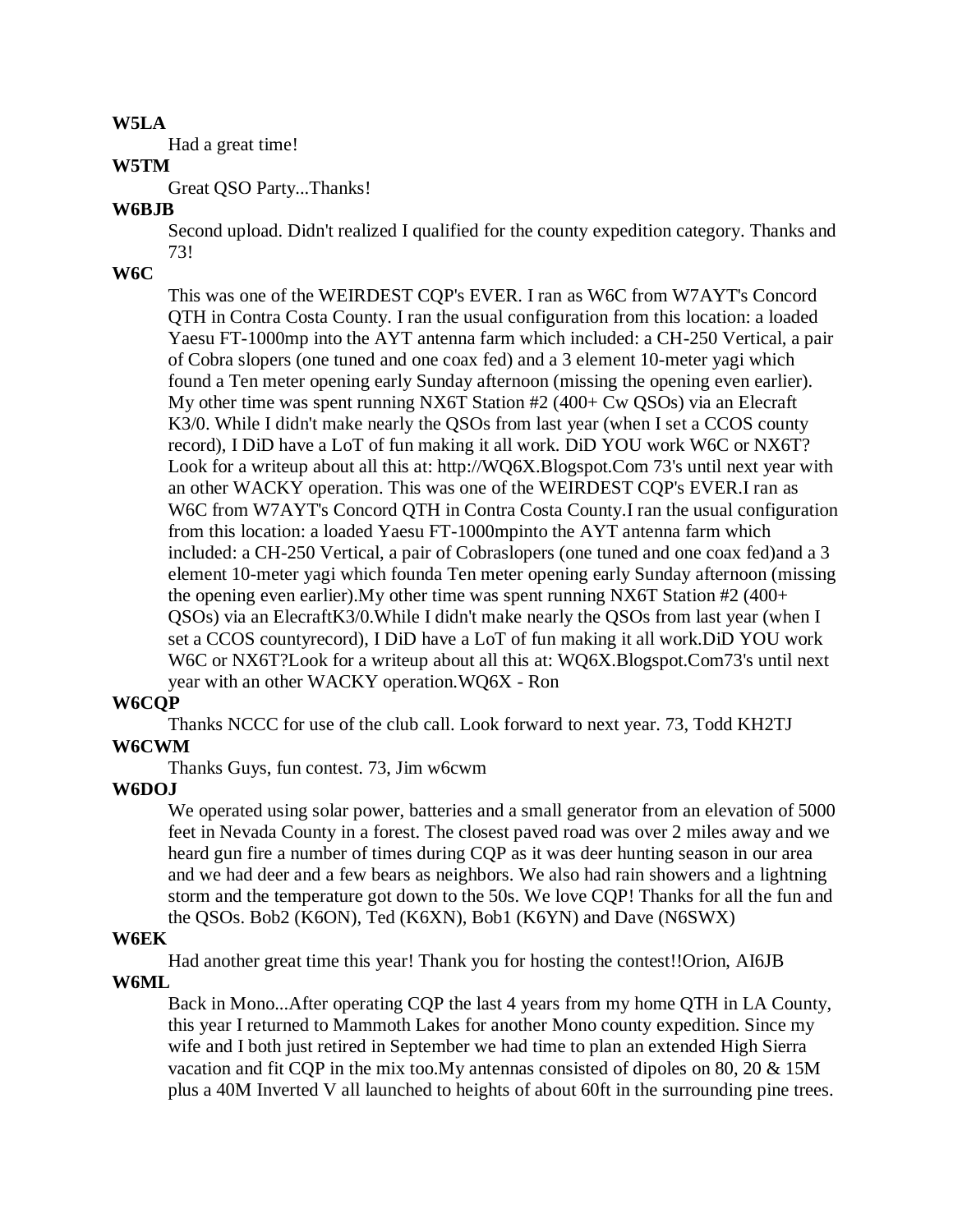I only needed a total of 5 trees to support my wires since I tied the 20 and 15M dipoles end-to-end to share the same 2 trees. It took me only one extra shot with my highpowered slingshot to hit the mark on my 5 trees.All my antennas and equipment worked as expected. After a first blazing hour of 106 QSOs on 20M CW, I averaged about 52 QSOs/hour for the balance of my time. When I quit for the night at about 0600 I had a sweep minus MS. I finally got my sweep on Sunday afternoon when I was tuning on 15M SSB and caught the tail end of KF5K giving his report to a CA station saying his section was MS. I quickly jumped on his frequency and asked if I could work him up 3. I QSY'd and called CQ MS and he came right back giving his number 13 in MS. Lucky 13 for me as that was my only MS QSO.And thanks to Hank, W6SX for helping us share the bands with minor interference between our HP stations about  $1/2$  mile apart in Mammoth Lakes.73, Jim W6ML (W6KC)K3S, AL80B Amp, 80M, 20M & 15M Dipoles & 40M Inverted V all at 60Ft plus 8,000ft Above Sea Level

#### **W6MY**

If I only knew how to type and use n1mm I could have work many more stations but I need to learn N1MM and how to type.

#### **W6NF**

Problems with long-wire antenna forced me to use my mobile antenna and bring the coax into the shack to operate CQP. It actually worked surprisingly well!

#### **W6SAE**

100 watts through a lightweight 40-6 meter end-fed antenna in my backyard,between a pair of two-story buildings; at its highest point, it was about 15feet off the the ground.

#### **W6SFI**

Txcvr IC-7200, antenna Outbacker 500 on camera tripod. QTH Saturday Turlock Lake State Recreation Area CM97qp. QTH Sunday Woodward Reservoir County Park CM97nu. Gasoline generator for power. Strategic foliage kept my antenna upright in stiff wind! Enjoyed operating outdoors with moderate power and a proven antenna design. Next time maybe I'll get a battery/solar setup. Will try again next year!

#### **W6SFM**

Thank you for the contest, see you next year Thank you for the contest, see you next year!

#### **W6SG**

Antenna problems at clubhouse. For that reason operating station relocated. All QSOs made from club member K6BBQ's QTH using W6SG club call.

#### **W6TK**

Great contest as usual. Thanks for all the work to make it possible! High noise especially on Sat evening - didn't seem as bad as expected on Sunday. Great opening on 10 and 15 on Sunday! Tnx and 73 - Dick - W6TK

#### **W6US**

too close to use 20 meters... not that much activity on 40

#### **W7GKF**

Tough contest for WA. Conditions were too good this year!

#### **W7MI**

Antenna not working - hope for better showing next year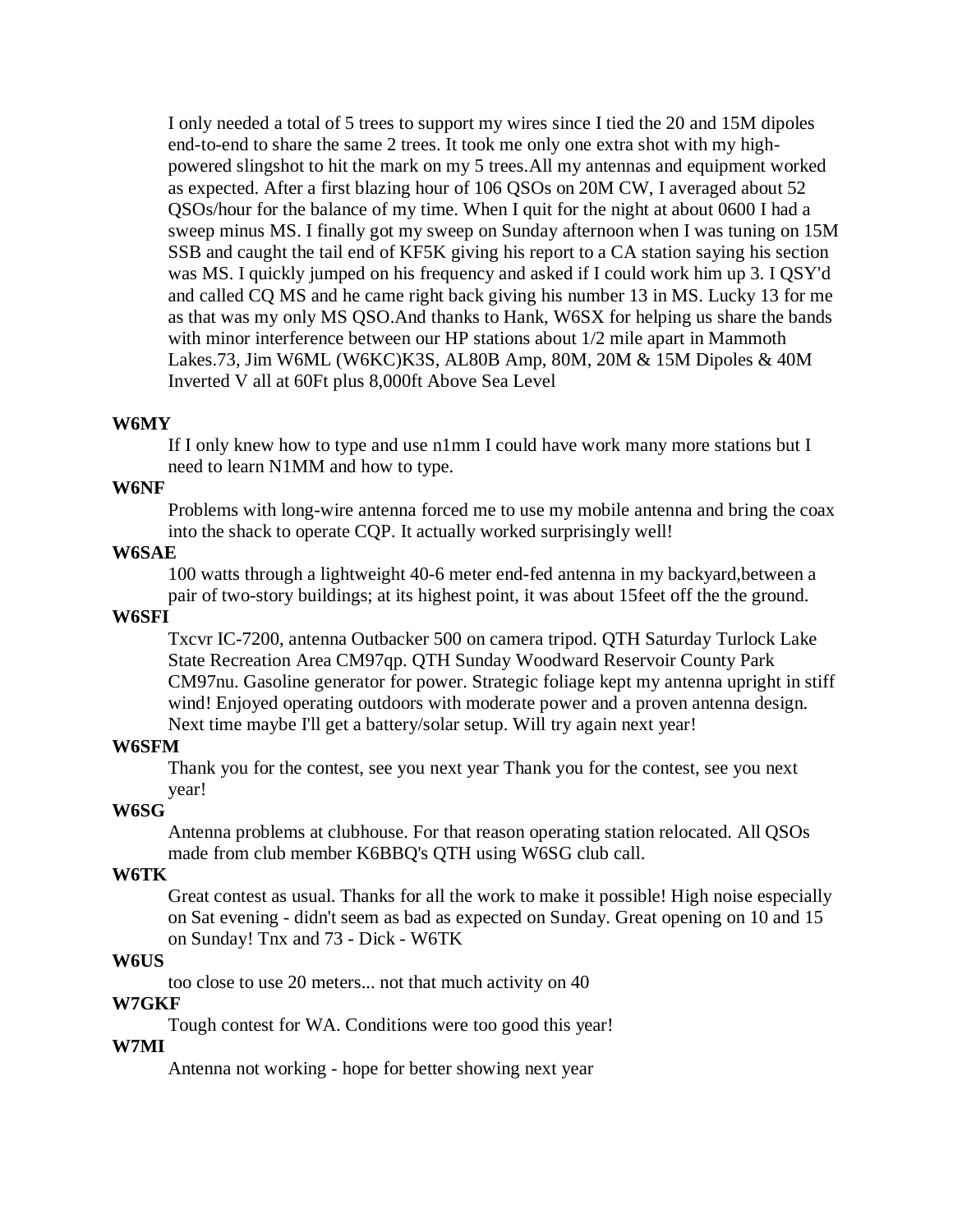#### **W7WHY**

Thanks for a fun contest. Wish I didn't live so close to the border. Makes it tough on the high bands. 73Tom W7WHY

#### **W7YAQ/6**

This was my 6th trip to DELN and 3rd as a single operator. Our (my wife and I) 700-mile round trip from Central Oregon to Del Norte County included two days at the Oregon Shakespeare Festival in Ashland prior to CQP and a visit to the historic town of Jacksonville on the return home.Finding an ideal QTH in DELN is a challenge. In 2008 the windows of the fire lookout a group of us had rented at Bear Basin Butte blew out in a storm, and a Spiderbeam became pick-up sticks. The house we rented in 2015 was recently sold, and the resort we stayed at in 2016 went out of business. This year we found another house to rent in Smith River. The place looked good on Google Earth, right at the mouth of the Smith River looking west, with an ample parking area to the east, and vacant lot to the south for extra antenna space. Unfortunately, the house was only available Friday and Saturday nights, but we decided a partial activation of DELN was better than no activation.We arrived Friday afternoon in a light rain to discover that there was a web of power line feeds over the parking space, and a 6-foot stone wall between the house and the ?vacant lot?, which now had some RVs parked on it. So, my available antenna space was reduced to a small lawn directly west of the house. The rain steadily increased so by the time I had erected my R5 and a 33-foot fiberglas pole with a vertical wire for 40 and inverted L for 80 taped to the pole and 8 radials thrown in the bushes and over the bank, I was drenched.The noise level from the wet power lines faded as things dried out on Saturday, but was never as low as I would have liked. I often had to ask for repeats from those I could hear, and I?m sure I was considered an alligator by others who I could never pull out. The good news ? signals from KH6 and KL7 rocked! I was pleasantly surprised by having all the VE/VO/VY mults call in the first few hours. But as I had to tear down by 1530 UTC on Sunday, 5 mults went missing. I was sorry to hear that N7MZW missed DELN, as I missed WY.Overall it was a fun adventure and thanks to the CQP organizers for their encouragement to get DELN on the air.73,Bob W7YAQ/6

#### **W8AT**

I only got to operate sporadically during the contest, had fun regardless. Only 355 min on. 42 mults. See everyone in the next one. 73

#### **W8CAR**

Lots of activity under no so nice condx!

#### **W8RJL/6**

100 watts and wires, computer problems. My first CQP, need to memorize 4 letter designations. My sddress shows as San Jose but I was operating from a tree house in the hills of Los Gatos. 100 watts and wires with flaky computer plus my first CQP ever so really appreciated the 4 letter exchange.

#### **W9LSE**

Fun time with no problems with propagation Fun event; 20m was jammed from edge to edge with stations.

### **W9RE**

Great activity and good openings on 10 and 15 for once.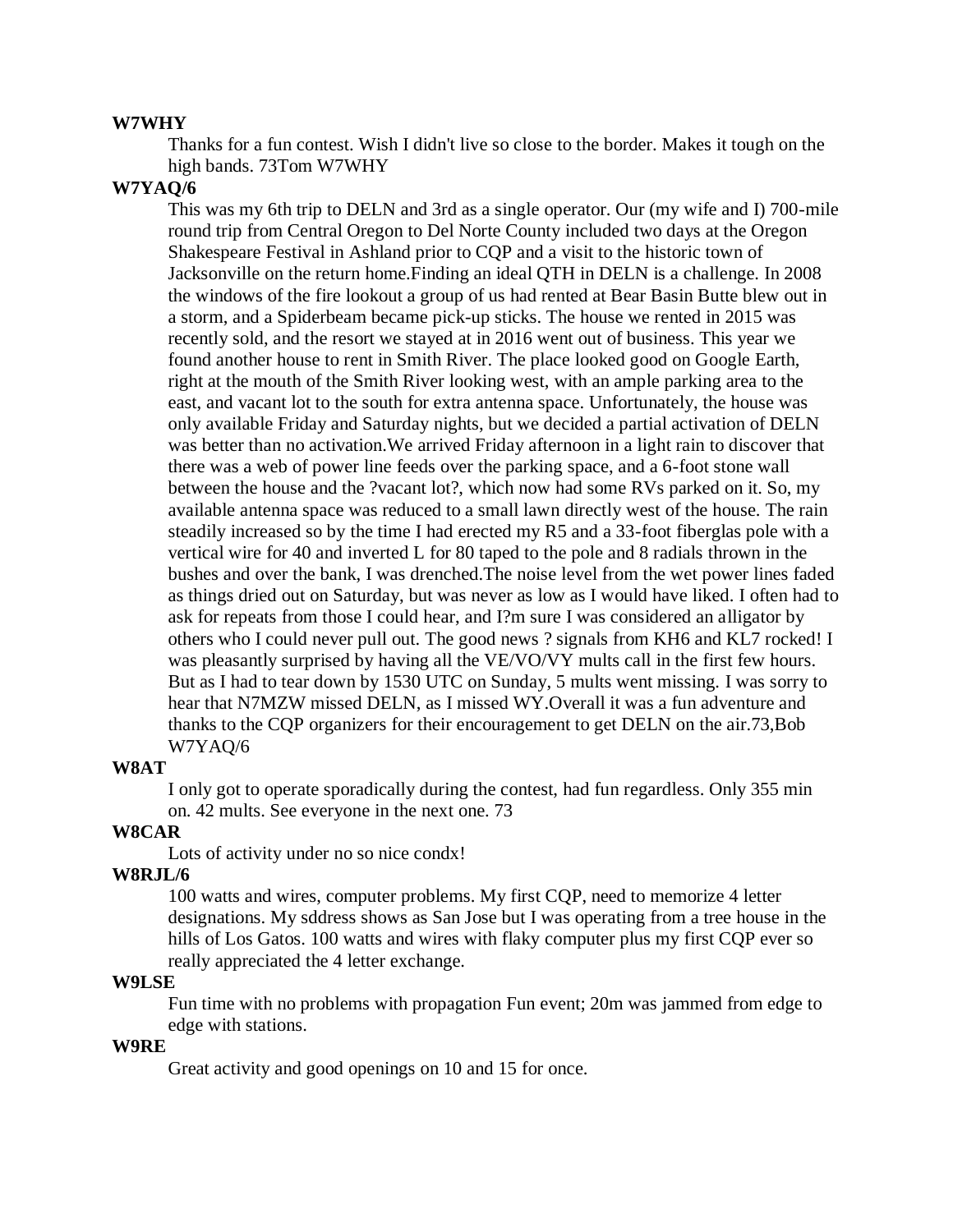#### **WA0MHJ**

Has it been six years since entering last? Wow. Just enough availabletime to hand out some QSO's. Thanks for a great event. Mark-WA0MHJ

### **WA1FCN**

My lowest score in several years. Sure hope weare at the bottom of sunspot cycle.Thank you k6aql/6 for many QSO's overmany years. A nice surprise Sunday afternoonto find 10 mtrs open. Always a pleasure tohear so many of the same guys year after year.I believe this is CQP # 37 for me !!73 BoB WA1FCN

#### **WA1SAY**

Wouldn't you know, QRZ server goes down just as thing get started. Just can't waite for next year.

## **WA5SOG**

Band condx not great here, but still had a blast.

### **WA6KHK**

Set new SO QRP record for Riverside county! QRP is tough! I don't think I will do that again. hihi.

### **WA6LIE**

Wish I had more time! Had FUN! CU next year..

**WA6OSX** 

thanks

## **WA6URY**

Operated remote from Tokyo, Japan Operated remote from Tokyo, Japan

#### **WA7YXY**

Once again, I would like to offer a big thank you to all who worked to make this contest possible. I always enjoy the California QSO Party!

### **WB2HLM**

Nice opening to NY on 20 and 15 on Sunday. 5 Watts to a vertical so thanks to all the CA ops who dug out my small signal. WB2HLM

My first time doing CQP from home; great fun!

#### **WB6HYH**

This was my tenth year operating CQP and it was as enjoyable and fun as any. The bands turned out to be half way decent so that we could make a lot of good contacts. Already looking forward to next year.

#### **WB9TFH**

Was on part time. Need more active counties or I didn't hear them in Wis.Enjoy your QP.

## **WE5TR**

Please let me know if i have any obvious errors as this is my first CQP.thanks,73WE5TRtod

#### **WN6K**

Fun as always...WN6K

### **WO4O**

Wanted to earn another "First to 58" award but failed to sweep due to no QSO w/ Butte and Glenn.

### **WU6X**

QRV in Siskiyou County QRV in Siskiyou County, portable on battery power.